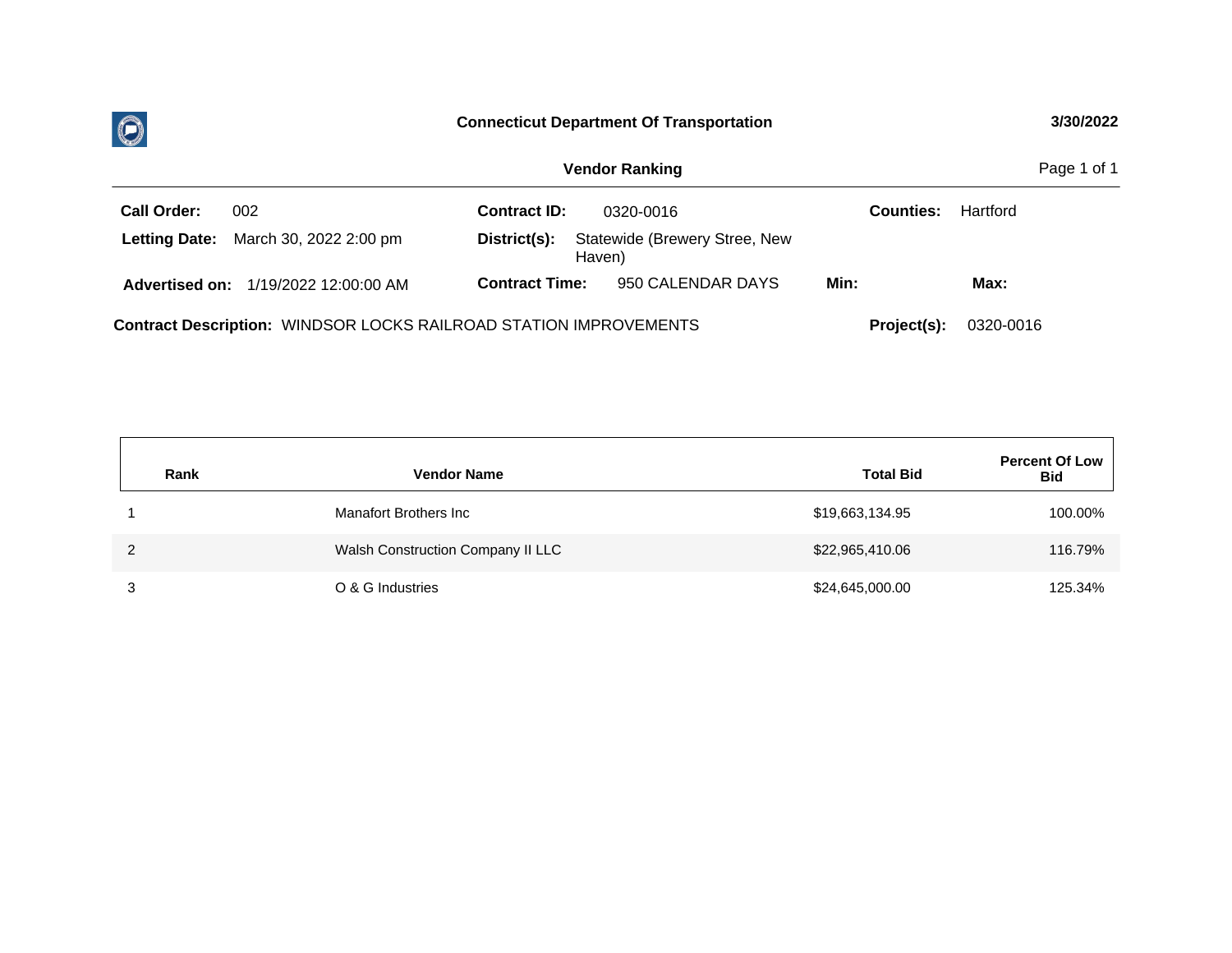**Tabulation of Bids Page:** 1999 **Page:** 1999 **Page:** 1999 **Page:** 1999 **Page:** 1999

| Page: |  |
|-------|--|
|-------|--|

| <b>Contract ID: 0320-0016</b> |                                                                          | <b>Counties: Hartford</b> |                                                          |  |  |  |  |  |
|-------------------------------|--------------------------------------------------------------------------|---------------------------|----------------------------------------------------------|--|--|--|--|--|
|                               | Letting Date: March 30, 2022                                             |                           | <b>District(s):</b> Statewide (Brewery Stree, New Haven) |  |  |  |  |  |
| Call Order: 002               |                                                                          |                           | <b>Project(s): 0320-0016</b>                             |  |  |  |  |  |
|                               | <b>Contract Time: 950 CALENDAR DAYS</b>                                  |                           |                                                          |  |  |  |  |  |
|                               | <b>Contract Description:</b> WINDSOR LOCKS RAILROAD STATION IMPROVEMENTS |                           |                                                          |  |  |  |  |  |
|                               |                                                                          |                           |                                                          |  |  |  |  |  |

|                 | Line No / Item ID<br><b>Item Description</b>                                                                                |                           |                   | (1) Manafort Brothers Inc |                   | (2) Walsh Construction<br><b>Company II LLC</b> |                        | (3) O & G Industries |  |
|-----------------|-----------------------------------------------------------------------------------------------------------------------------|---------------------------|-------------------|---------------------------|-------------------|-------------------------------------------------|------------------------|----------------------|--|
|                 | Alt Set / Alt Member                                                                                                        | <b>Quantity and Units</b> | <b>Unit Price</b> | <b>Ext Amount</b>         | <b>Unit Price</b> | <b>Ext Amount</b>                               | <b>Unit Price</b>      | <b>Ext Amount</b>    |  |
| <b>SECTION:</b> | $\overline{\mathbf{1}}$                                                                                                     |                           |                   | <b>Cat Alt Set:</b>       |                   |                                                 | <b>Cat Alt Member:</b> |                      |  |
| 0010            | 0000985                                                                                                                     | (1.000)                   | 52,000.00000      | 52,000.00                 | 75,000.00000      | 75,000.00                                       | 50,300.00000           | 50,300.00            |  |
| Provisions **   | <b>TRACK MONITORING ** See Special</b>                                                                                      | LS                        |                   |                           |                   |                                                 |                        |                      |  |
| 0020            | 0063521                                                                                                                     | (1.000)                   | 11,000,000.       | 11,000,000.00             | 13,582,785.       | 13,582,785.00                                   | 15,204,263.            | 15,204,263.20        |  |
|                 | RAIL FACILITY UPGRADE SITE NO. 1<br>** See Special Provisions **                                                            | <b>LS</b>                 | 00000             |                           | 00000             |                                                 | 20000                  |                      |  |
| 0030            | 0100500                                                                                                                     | 10,000.000                | 1.00000           | 10,000.00                 | 1.00000           | 10,000.00                                       | 1.00000                | 10,000.00            |  |
|                 | CONSTRUCTION COMMUNICATION<br>EQUIPMENT (ESTIMATED COST) **<br>See Special Provisions **                                    | est.                      |                   |                           |                   |                                                 |                        |                      |  |
| 0040            | 0101000                                                                                                                     | (1.000)                   | 71,000.00000      | 71,000.00                 | 2,500.00000       | 2,500.00                                        | 6,299.97000            | 6,299.97             |  |
|                 | ENVIRONMENTAL HEALTH AND<br>SAFETY ** See Special Provisions **                                                             | <b>LS</b>                 |                   |                           |                   |                                                 |                        |                      |  |
| 0050            | 0101117                                                                                                                     | 4,554.000                 | 3.85000           | 17,532.90                 | 30.00000          | 136,620.00                                      | 18.40000               | 83,793.60            |  |
|                 | CONTROLLED MATERIALS HANDLING<br>** See Special Provisions **                                                               | c.y.                      |                   |                           |                   |                                                 |                        |                      |  |
| 0060            | 0101128                                                                                                                     | (1.000)                   | 185,000.00000     | 185,000.00                | 75,000.00000      | 75,000.00                                       | 148,077.00000          | 148,077.00           |  |
|                 | SECURING, CONSTRUCTION AND<br><b>DISMANTLING OF A WASTE</b><br>STOCKPILE AND TREATMENT AREA **<br>See Special Provisions ** | <b>LS</b>                 |                   |                           |                   |                                                 |                        |                      |  |
| 0070            | 0107090                                                                                                                     | 15.000                    | 1,464.00000       | 21,960.00                 | 700.00000         | 10,500.00                                       | 392.52000              | 5,887.80             |  |
| Provisions **   | CTDOT BOUNDARY MARKER -<br>(SURVEY MONUMENT) ** See Special                                                                 | ea.                       |                   |                           |                   |                                                 |                        |                      |  |
| 0080            | 0201001                                                                                                                     | (1.000)                   | 157,000.00000     | 157,000.00                | 15,000.00000      | 15,000.00                                       | 52,426.51000           | 52,426.51            |  |
|                 | CLEARING AND GRUBBING                                                                                                       | LS                        |                   |                           |                   |                                                 |                        |                      |  |
| 0090            | 0202000                                                                                                                     | 9,971.000                 | 18.00000          | 179,478.00                | 30.00000          | 299,130.00                                      | 28.51000               | 284,273.21           |  |
|                 | <b>EARTH EXCAVATION</b>                                                                                                     | c.y.                      |                   |                           |                   |                                                 |                        |                      |  |

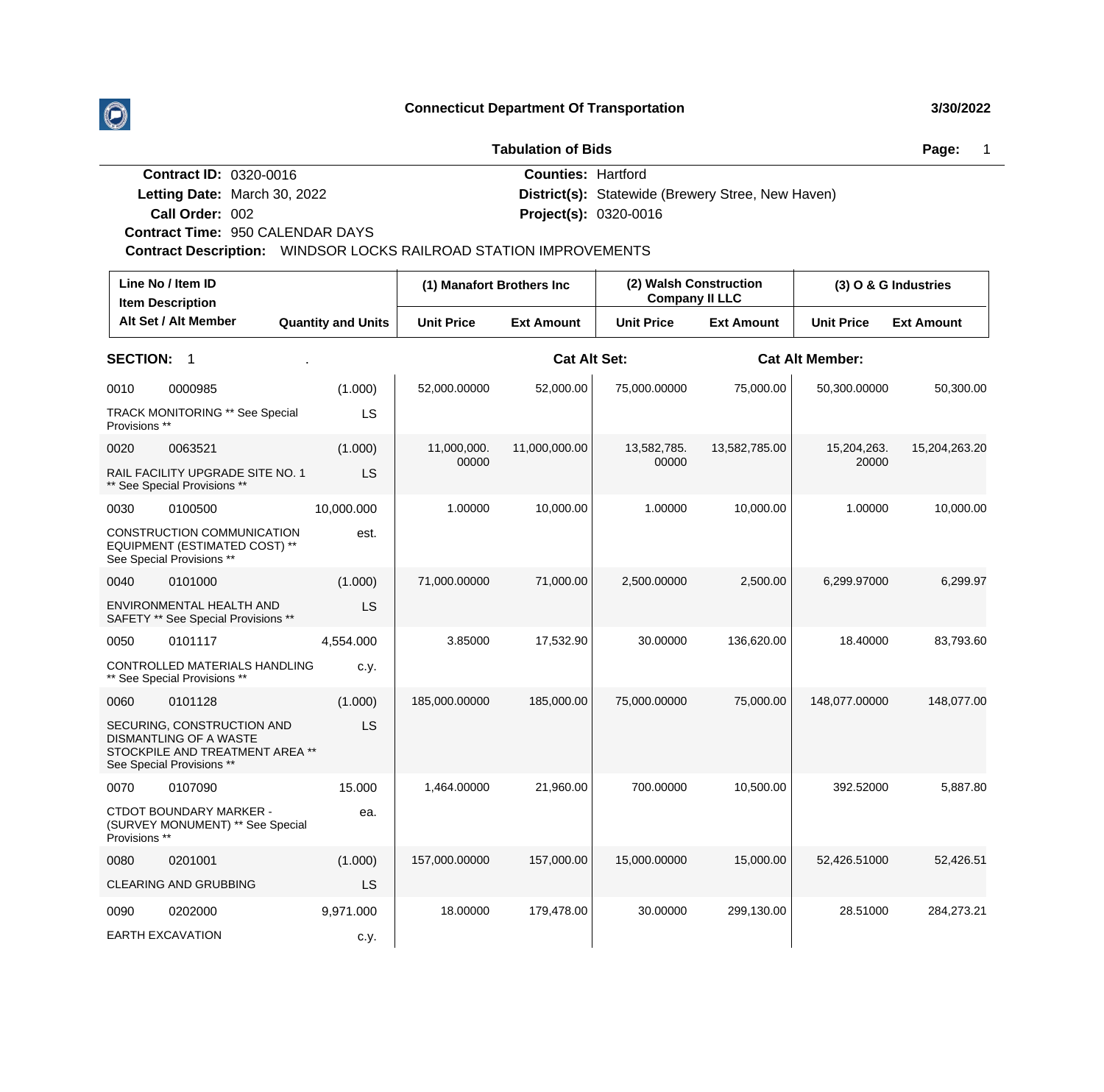

 $\overline{\phantom{a}}$ 

## **Connecticut Department Of Transportation 3/30/2022**

## **Tabulation of Bids Page:** 2

 $\overline{1}$ 

| Line No / Item ID<br><b>Item Description</b> |                                                                  |                           | (1) Manafort Brothers Inc |                     | (2) Walsh Construction<br><b>Company II LLC</b> |                        | (3) O & G Industries |                   |
|----------------------------------------------|------------------------------------------------------------------|---------------------------|---------------------------|---------------------|-------------------------------------------------|------------------------|----------------------|-------------------|
|                                              | Alt Set / Alt Member                                             | <b>Quantity and Units</b> | <b>Unit Price</b>         | <b>Ext Amount</b>   | <b>Unit Price</b>                               | <b>Ext Amount</b>      | <b>Unit Price</b>    | <b>Ext Amount</b> |
| <b>SECTION:</b>                              | $\overline{\phantom{0}}$ 1                                       |                           |                           | <b>Cat Alt Set:</b> |                                                 | <b>Cat Alt Member:</b> |                      |                   |
| 0100                                         | 0202100                                                          | 80.000                    | 25.00000                  | 2,000.00            | 200.00000                                       | 16,000.00              | 162.44000            | 12,995.20         |
|                                              | ROCK EXCAVATION                                                  | c.y.                      |                           |                     |                                                 |                        |                      |                   |
| 0110                                         | 0202315                                                          | 6,831.000                 | 45.00000                  | 307,395.00          | 44.00000                                        | 300,564.00             | 104.39000            | 713,088.09        |
|                                              | DISPOSAL OF CONTROLLED<br>MATERIALS ** See Special Provisions ** | ton                       |                           |                     |                                                 |                        |                      |                   |
| 0120                                         | 0202452                                                          | 4.000                     | 3,600.00000               | 14,400.00           | 2,000.00000                                     | 8,000.00               | 3,894.23000          | 15,576.92         |
|                                              | TEST PIT ** See Special Provisions **                            | ea.                       |                           |                     |                                                 |                        |                      |                   |
| 0130                                         | 0202501                                                          | 175.000                   | 6.35000                   | 1,111.25            | 15.75000                                        | 2,756.25               | 8.60000              | 1,505.00          |
|                                              | <b>CUT CONCRETE PAVEMENT</b>                                     | 1.f.                      |                           |                     |                                                 |                        |                      |                   |
| 0140                                         | 0202502                                                          | 450.000                   | 31.50000                  | 14,175.00           | 10.00000                                        | 4,500.00               | 42.23000             | 19,003.50         |
|                                              | REMOVAL OF CONCRETE PAVEMENT                                     | s.y.                      |                           |                     |                                                 |                        |                      |                   |
| 0150                                         | 0202529                                                          | 3,950.000                 | 1.65000                   | 6,517.50            | 3.50000                                         | 13,825.00              | 8.00000              | 31,600.00         |
| <b>PAVEMENT</b>                              | CUT BITUMINOUS CONCRETE                                          | 1.f.                      |                           |                     |                                                 |                        |                      |                   |
| 0170                                         | 0203000                                                          | 1,100.000                 | 32.00000                  | 35,200.00           | 45.00000                                        | 49,500.00              | 25.36000             | 27,896.00         |
| (COMPLETE)                                   | STRUCTURE EXCAVATION - EARTH                                     | c.y.                      |                           |                     |                                                 |                        |                      |                   |
| 0180                                         | 0209001                                                          | 13,840.000                | 1.80000                   | 24,912.00           | 3.00000                                         | 41,520.00              | 4.35000              | 60,204.00         |
|                                              | FORMATION OF SUBGRADE                                            | s.y.                      |                           |                     |                                                 |                        |                      |                   |
| 0190                                         | 0211000                                                          | 360.000                   | 17.00000                  | 6,120.00            | 100.00000                                       | 36,000.00              | 20.65000             | 7,434.00          |
|                                              | <b>ANTI-TRACKING PAD</b>                                         | s.y.                      |                           |                     |                                                 |                        |                      |                   |
| 0200                                         | 0212000                                                          | 1,720.000                 | 66.00000                  | 113,520.00          | 55.00000                                        | 94,600.00              | 63.45000             | 109,134.00        |
| <b>SUBBASE</b>                               |                                                                  | c.y.                      |                           |                     |                                                 |                        |                      |                   |
| 0210                                         | 0214100                                                          | 110.000                   | 60.25000                  | 6,627.50            | 75.00000                                        | 8,250.00               | 76.12000             | 8,373.20          |
|                                              | COMPACTED GRANULAR FILL                                          | c.y.                      |                           |                     |                                                 |                        |                      |                   |
| 0220                                         | 0216000                                                          | 455.000                   | 52.25000                  | 23,773.75           | 65.00000                                        | 29,575.00              | 70.49000             | 32,072.95         |
|                                              | PERVIOUS STRUCTURE BACKFILL                                      | c.y.                      |                           |                     |                                                 |                        |                      |                   |
| 0230                                         | 0219001                                                          | 1,990.000                 | 6.00000                   | 11,940.00           | 10.00000                                        | 19,900.00              | 6.01000              | 11,959.90         |
|                                              | SEDIMENTATION CONTROL SYSTEM                                     | I.f.                      |                           |                     |                                                 |                        |                      |                   |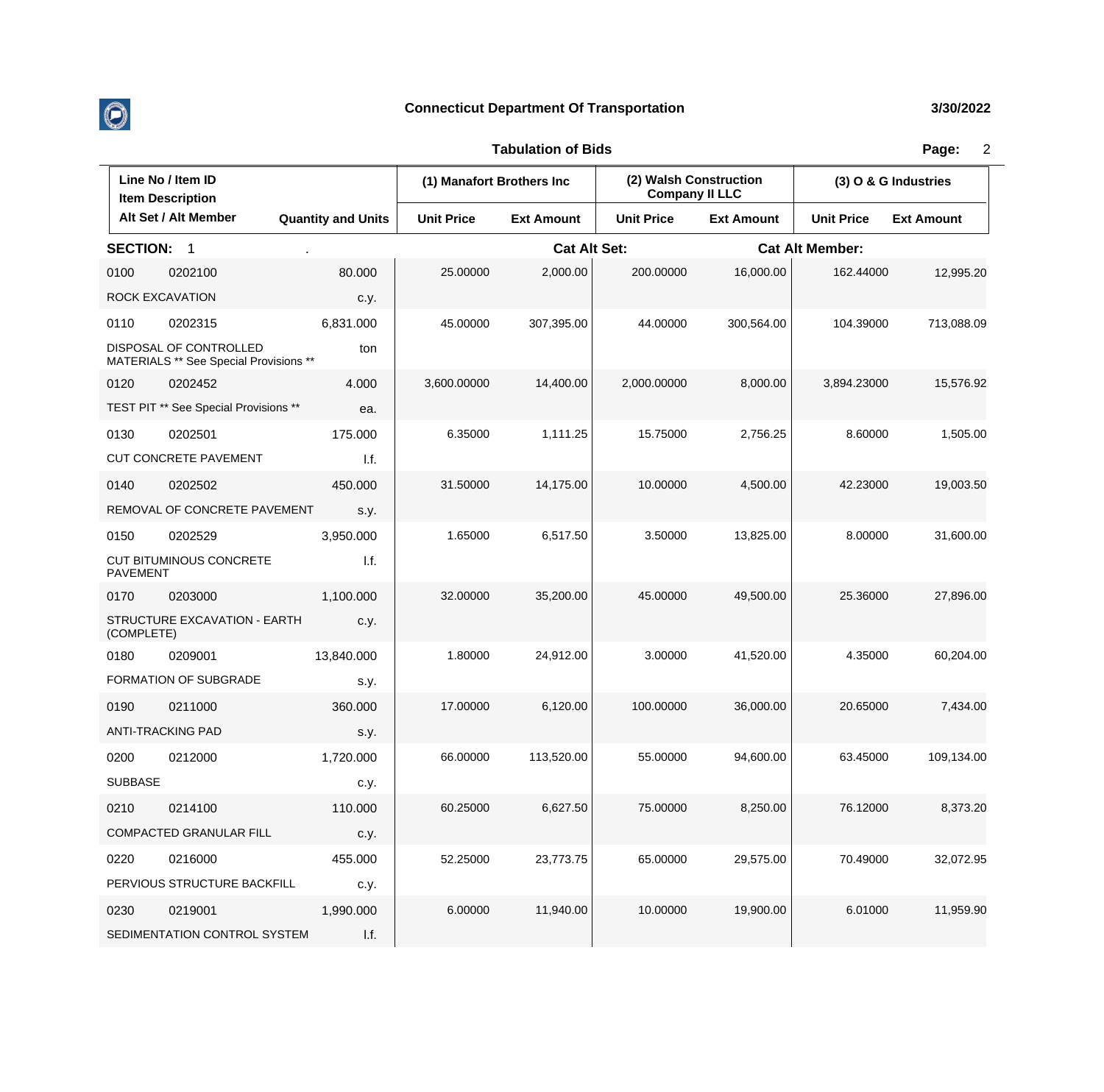

|                   | Line No / Item ID<br><b>Item Description</b>                               |                           | (1) Manafort Brothers Inc |                     | (2) Walsh Construction<br><b>Company II LLC</b> |                   | (3) O & G Industries   |                   |
|-------------------|----------------------------------------------------------------------------|---------------------------|---------------------------|---------------------|-------------------------------------------------|-------------------|------------------------|-------------------|
|                   | Alt Set / Alt Member                                                       | <b>Quantity and Units</b> | <b>Unit Price</b>         | <b>Ext Amount</b>   | <b>Unit Price</b>                               | <b>Ext Amount</b> | <b>Unit Price</b>      | <b>Ext Amount</b> |
| <b>SECTION:</b>   | $\overline{\mathbf{1}}$                                                    |                           |                           | <b>Cat Alt Set:</b> |                                                 |                   | <b>Cat Alt Member:</b> |                   |
| 0240              | 0219011                                                                    | 65.000                    | 126.00000                 | 8,190.00            | 250.00000                                       | 16,250.00         | 232.98000              | 15,143.70         |
|                   | SEDIMENT CONTROL SYSTEM AT<br><b>CATCH BASIN ** See Special Provisions</b> | ea.                       |                           |                     |                                                 |                   |                        |                   |
| 0250              | 0304002                                                                    | 3,430.000                 | 51.00000                  | 174,930.00          | 55.00000                                        | 188,650.00        | 44.43000               | 152,394.90        |
|                   | PROCESSED AGGREGATE BASE                                                   | c.y.                      |                           |                     |                                                 |                   |                        |                   |
| 0260              | 0406125                                                                    | 530.000                   | 56.25000                  | 29,812.50           | 65.00000                                        | 34,450.00         | 66.00000               | 34,980.00         |
|                   | <b>BITUMINOUS CONCRETE SURFACE</b><br>PATCH ** See Special Provisions **   | s.y.                      |                           |                     |                                                 |                   |                        |                   |
| 0270              | 0406170                                                                    | 1,460.000                 | 124.00000                 | 181,040.00          | 140.00000                                       | 204,400.00        | 112.00000              | 163,520.00        |
| HMA <sub>S1</sub> |                                                                            | ton                       |                           |                     |                                                 |                   |                        |                   |
| 0280              | 0406171                                                                    | 3,650.000                 | 114.00000                 | 416,100.00          | 125.00000                                       | 456,250.00        | 112.00000              | 408,800.00        |
| <b>HMA S0.5</b>   |                                                                            | ton                       |                           |                     |                                                 |                   |                        |                   |
| 0290              | 0406172                                                                    | 390.000                   | 135.00000                 | 52,650.00           | 150.00000                                       | 58,500.00         | 140.00000              | 54,600.00         |
| <b>HMA S0.375</b> |                                                                            | ton                       |                           |                     |                                                 |                   |                        |                   |
| 0300              | 0406173                                                                    | 190.000                   | 138.00000                 | 26,220.00           | 150.00000                                       | 28,500.00         | 130.00000              | 24,700.00         |
| <b>HMA S0.25</b>  |                                                                            | ton                       |                           |                     |                                                 |                   |                        |                   |
| 0310              | 0406236                                                                    | 1,270.000                 | 18.00000                  | 22,860.00           | 20.00000                                        | 25,400.00         | 12.00000               | 15,240.00         |
|                   | MATERIAL FOR TACK COAT                                                     | gal                       |                           |                     |                                                 |                   |                        |                   |
| 0320              | 0406999                                                                    | 7,500.000                 | 1.00000                   | 7,500.00            | 1.00000                                         | 7,500.00          | 1.00000                | 7,500.00          |
| Provisions **     | ASPHALT ADJUSTMENT COST<br>(ESTIMATED COST) ** See Special                 | est.                      |                           |                     |                                                 |                   |                        |                   |
| 0330              | 0409001                                                                    | 6.240.000                 | 3.00000                   | 18,720.00           | 3.00000                                         | 18,720.00         | 6.64000                | 41,433.60         |
|                   | FINE MILLING OF BITUMINOUS<br>CONCRETE (0" TO 4")                          | s.y.                      |                           |                     |                                                 |                   |                        |                   |
| 0340              | 0507126                                                                    | 6.000                     | 12,000.00000              | 72,000.00           | 10,000.00000                                    | 60,000.00         | 8,931.42000            | 53,588.52         |
|                   | OFFSET TYPE "C" CATCH BASIN<br>TYPE B-1 ** See Special Provisions **       | ea.                       |                           |                     |                                                 |                   |                        |                   |
| 0350              | 0507139                                                                    | 2.000                     | 17,850.00000              | 35,700.00           | 15,000.00000                                    | 30,000.00         | 13,302.98000           | 26,605.96         |
|                   | OFFSET TYPE "C" CATCH BASIN<br>TYPE B-2 ** See Special Provisions **       | ea.                       |                           |                     |                                                 |                   |                        |                   |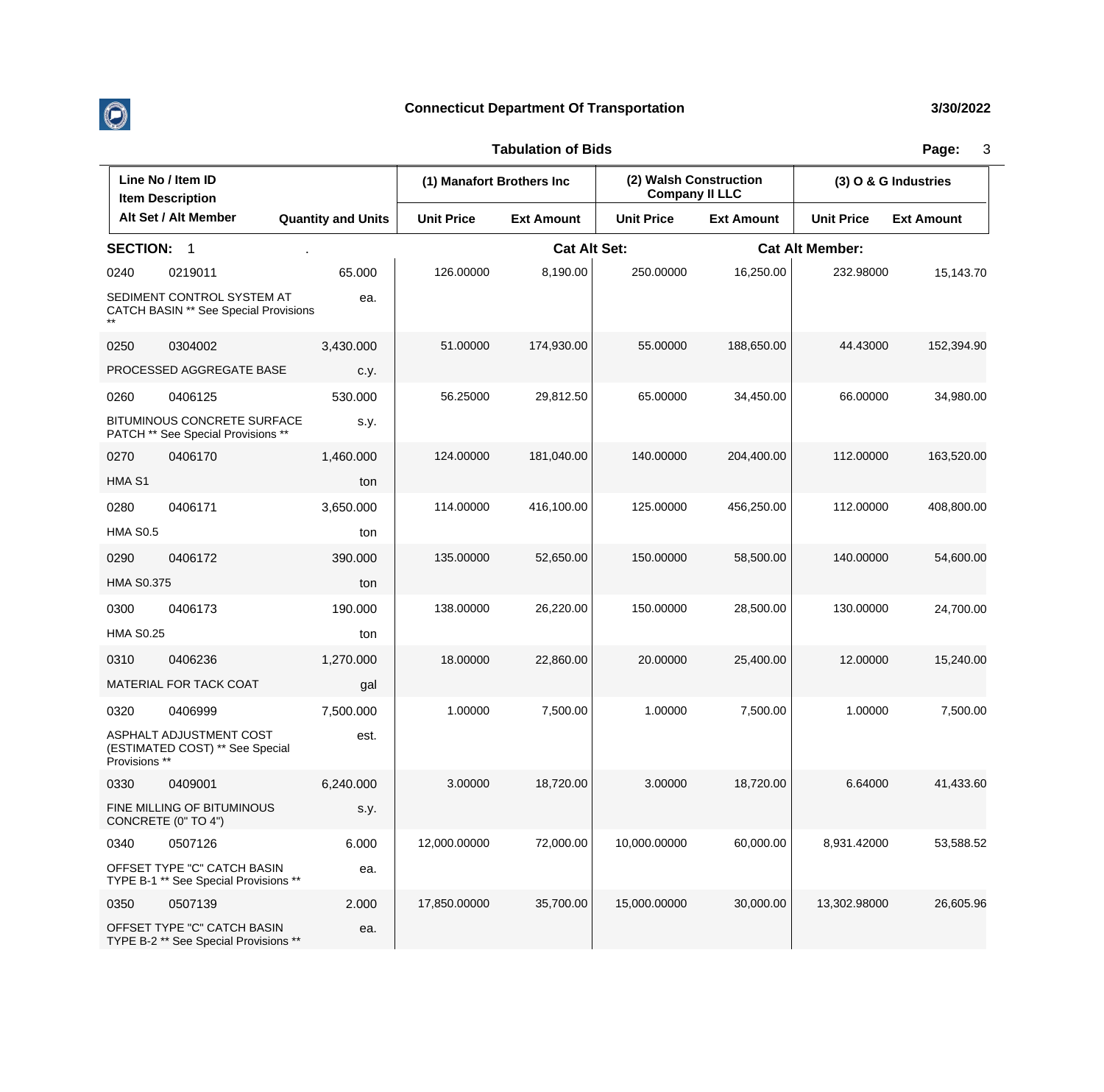

|                 | Line No / Item ID<br><b>Item Description</b>                        |                           |                   | (1) Manafort Brothers Inc |                   | (2) Walsh Construction<br><b>Company II LLC</b> |                        | (3) O & G Industries |  |
|-----------------|---------------------------------------------------------------------|---------------------------|-------------------|---------------------------|-------------------|-------------------------------------------------|------------------------|----------------------|--|
|                 | Alt Set / Alt Member                                                | <b>Quantity and Units</b> | <b>Unit Price</b> | <b>Ext Amount</b>         | <b>Unit Price</b> | <b>Ext Amount</b>                               | <b>Unit Price</b>      | <b>Ext Amount</b>    |  |
| <b>SECTION:</b> | -1                                                                  |                           |                   | <b>Cat Alt Set:</b>       |                   |                                                 | <b>Cat Alt Member:</b> |                      |  |
| 0360            | 0586001.10                                                          | 18.000                    | 5,660.00000       | 101,880.00                | 4,500.00000       | 81,000.00                                       | 6,745.64000            | 121,421.52           |  |
|                 | TYPE 'C' CATCH BASIN - 0' - 10' DEEP                                | ea.                       |                   |                           |                   |                                                 |                        |                      |  |
| 0370            | 0586003.10                                                          | 1.000                     | 8,760.00000       | 8,760.00                  | 15,000.00000      | 15,000.00                                       | 6,839.01000            | 6,839.01             |  |
|                 | TYPE 'C' CATCH BASIN DOUBLE<br>GRATE TYPE 1 - 0' - 10' DEEP         | ea.                       |                   |                           |                   |                                                 |                        |                      |  |
| 0380            | 0586005.10                                                          | 8.000                     | 7,420.00000       | 59,360.00                 | 12,000.00000      | 96,000.00                                       | 6,839.01000            | 54,712.08            |  |
|                 | TYPE 'C' CATCH BASIN DOUBLE<br>GRATE TYPE 2 - 0' - 10' DEEP         | ea.                       |                   |                           |                   |                                                 |                        |                      |  |
| 0390            | 0586011.10                                                          | 1.000                     | 35,000.00000      | 35,000.00                 | 15,000.00000      | 15,000.00                                       | 48,532.80000           | 48,532.80            |  |
|                 | SPECIAL TYPE 'C' CATCH BASIN<br>DOUBLE GRATE TYPE 2 - 0' - 10' DEEP | ea.                       |                   |                           |                   |                                                 |                        |                      |  |
| 0400            | 0586040.10                                                          | 2.000                     | 4,705.00000       | 9,410.00                  | 5,500.00000       | 11,000.00                                       | 8,931.42000            | 17,862.84            |  |
| <b>DEEP</b>     | TYPE 'C-L' CATCH BASIN - 0' - 10'                                   | ea.                       |                   |                           |                   |                                                 |                        |                      |  |
| 0410            | 0586044.10                                                          | 1.000                     | 8,045.00000       | 8,045.00                  | 15,000.00000      | 15,000.00                                       | 6.839.01000            | 6,839.01             |  |
|                 | TYPE 'C-L' CATCH BASIN DOUBLE<br>GRATE TYPE 2 - 0' - 10' DEEP       | ea.                       |                   |                           |                   |                                                 |                        |                      |  |
| 0420            | 0586500.10                                                          | 2.000                     | 6,650.00000       | 13,300.00                 | 6,500.00000       | 13,000.00                                       | 5,868.70000            | 11,737.40            |  |
|                 | MANHOLE - 0' - 10' DEEP                                             | ea.                       |                   |                           |                   |                                                 |                        |                      |  |
| 0430            | 0586501.05                                                          | 4.000                     | 9,725.00000       | 38,900.00                 | 10,000.00000      | 40,000.00                                       | 6.892.79000            | 27,571.16            |  |
| <b>DEEP</b>     | MANHOLE (5' DIAMETER) - 0' - 10'                                    | ea.                       |                   |                           |                   |                                                 |                        |                      |  |
| 0440            | 0586501.06                                                          | 2.000                     | 12,000.00000      | 24,000.00                 | 10,000.00000      | 20,000.00                                       | 9,907.70000            | 19,815.40            |  |
| <b>DEEP</b>     | MANHOLE (6' DIAMETER) - 0' - 10'                                    | ea.                       |                   |                           |                   |                                                 |                        |                      |  |
| 0450            | 0586502.05                                                          | 1.000                     | 14,452.00000      | 14,452.00                 | 10,000.00000      | 10,000.00                                       | 27,202.04000           | 27,202.04            |  |
| <b>DEEP</b>     | MANHOLE (5' DIAMETER) - 0' - 20'                                    | ea.                       |                   |                           |                   |                                                 |                        |                      |  |
| 0460            | 0586601                                                             | 3.000                     | 1,903.00000       | 5,709.00                  | 1,350.00000       | 4,050.00                                        | 1,143.14000            | 3,429.42             |  |
|                 | RESET TYPE 'C' CATCH BASIN                                          | ea.                       |                   |                           |                   |                                                 |                        |                      |  |
| 0470            | 0586651                                                             | 1.000                     | 1,150.00000       | 1,150.00                  | 1,250.00000       | 1,250.00                                        | 2,288.27000            | 2,288.27             |  |
|                 | <b>RESET MANHOLE (STORM)</b>                                        | ea.                       |                   |                           |                   |                                                 |                        |                      |  |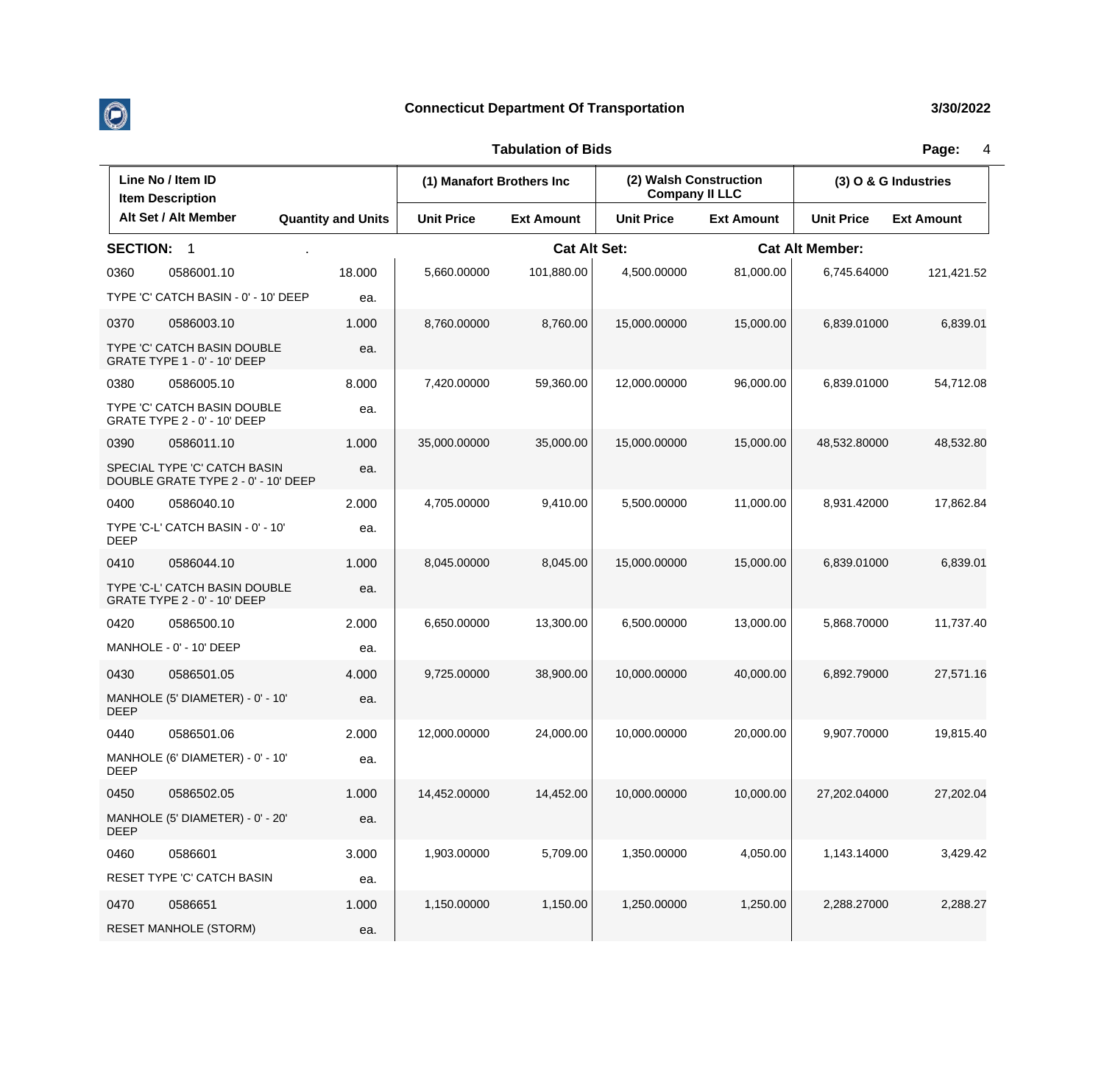

|                     | Line No / Item ID<br><b>Item Description</b>                        |                           | (1) Manafort Brothers Inc |                     | (2) Walsh Construction<br><b>Company II LLC</b> |                   | (3) O & G Industries   |                   |
|---------------------|---------------------------------------------------------------------|---------------------------|---------------------------|---------------------|-------------------------------------------------|-------------------|------------------------|-------------------|
|                     | Alt Set / Alt Member                                                | <b>Quantity and Units</b> | <b>Unit Price</b>         | <b>Ext Amount</b>   | <b>Unit Price</b>                               | <b>Ext Amount</b> | <b>Unit Price</b>      | <b>Ext Amount</b> |
| <b>SECTION:</b>     | - 1                                                                 |                           |                           | <b>Cat Alt Set:</b> |                                                 |                   | <b>Cat Alt Member:</b> |                   |
| 0480                | 0586703                                                             | 11.000                    | 2,862.00000               | 31,482.00           | 2,500.00000                                     | 27,500.00         | 1,722.17000            | 18,943.87         |
| <b>MANHOLE</b>      | CONVERT CATCH BASIN TO                                              | ea.                       |                           |                     |                                                 |                   |                        |                   |
| 0490                | 0586710                                                             | 1.000                     | 3,033.00000               | 3,033.00            | 2,500.00000                                     | 2,500.00          | 1,722.17000            | 1,722.17          |
| Provisions **       | CONVERT CATCH BASIN TO<br>MANHOLE - SPECIAL ** See Special          | ea.                       |                           |                     |                                                 |                   |                        |                   |
| 0500                | 0586750                                                             | 2.000                     | 1,626.00000               | 3,252.00            | 1,000.00000                                     | 2,000.00          | 3,749.40000            | 7,498.80          |
|                     | TYPE 'C' CATCH BASIN TOP                                            | ea.                       |                           |                     |                                                 |                   |                        |                   |
| 0510                | 0586751                                                             | 1.000                     | 2,349.00000               | 2,349.00            | 1,100.00000                                     | 1,100.00          | 4,841.21000            | 4,841.21          |
| <b>GRATE TYPE 1</b> | TYPE 'C' CATCH BASIN TOP DOUBLE                                     | ea.                       |                           |                     |                                                 |                   |                        |                   |
| 0520                | 0586790.10                                                          | 1.000                     | 2,028.00000               | 2,028.00            | 3,500.00000                                     | 3,500.00          | 3,652.25000            | 3,652.25          |
| - 10' DEEP          | REMOVE DRAINAGE STRUCTURE - 0'                                      | ea.                       |                           |                     |                                                 |                   |                        |                   |
| 0530                | 0586801                                                             | 3.000                     | 3,010.00000               | 9,030.00            | 2,950.00000                                     | 8,850.00          | 3,407.04000            | 10,221.12         |
|                     | LAWN DRAIN ** See Special Provisions                                | ea.                       |                           |                     |                                                 |                   |                        |                   |
| 0540                | 0586850.01                                                          | 1.000                     | 37,000.00000              | 37,000.00           | 30,000.00000                                    | 30,000.00         | 41,262.57000           | 41,262.57         |
|                     | HYDRODYNAMIC SEPARATOR (SITE<br>NO. 1) ** See Special Provisions ** | ea.                       |                           |                     |                                                 |                   |                        |                   |
| 0550                | 0601064                                                             | 211.000                   | 662.00000                 | 139,682.00          | 975.00000                                       | 205,725.00        | 866.00000              | 182,726.00        |
|                     | ABUTMENT AND WALL CONCRETE                                          | c.y.                      |                           |                     |                                                 |                   |                        |                   |
| 0560                | 0601088                                                             | 1,002.000                 | 22.00000                  | 22,044.00           | 35.00000                                        | 35,070.00         | 24.25000               | 24,298.50         |
|                     | <b>CONCRETE FORM LINERS ** See</b><br>Special Provisions **         | s.f.                      |                           |                     |                                                 |                   |                        |                   |
| 0570                | 0601331                                                             | (1.000)                   | 5,699.00000               | 5,699.00            | 10,000.00000                                    | 10,000.00         | 4,267.58000            | 4,267.58          |
| <b>CONCRETE PAD</b> |                                                                     | LS                        |                           |                     |                                                 |                   |                        |                   |
| 0580                | 0602030                                                             | 21,500.000                | 2.30000                   | 49,450.00           | 3.85000                                         | 82,775.00         | 2.80000                | 60,200.00         |
| GALVANIZED          | DEFORMED STEEL BARS -                                               | lb.                       |                           |                     |                                                 |                   |                        |                   |
| 0590                | 0653001                                                             | 13.000                    | 300.00000                 | 3,900.00            | 500.00000                                       | 6,500.00          | 300.00000              | 3,900.00          |
|                     | CLEAN EXISTING CATCH BASIN                                          | ea.                       |                           |                     |                                                 |                   |                        |                   |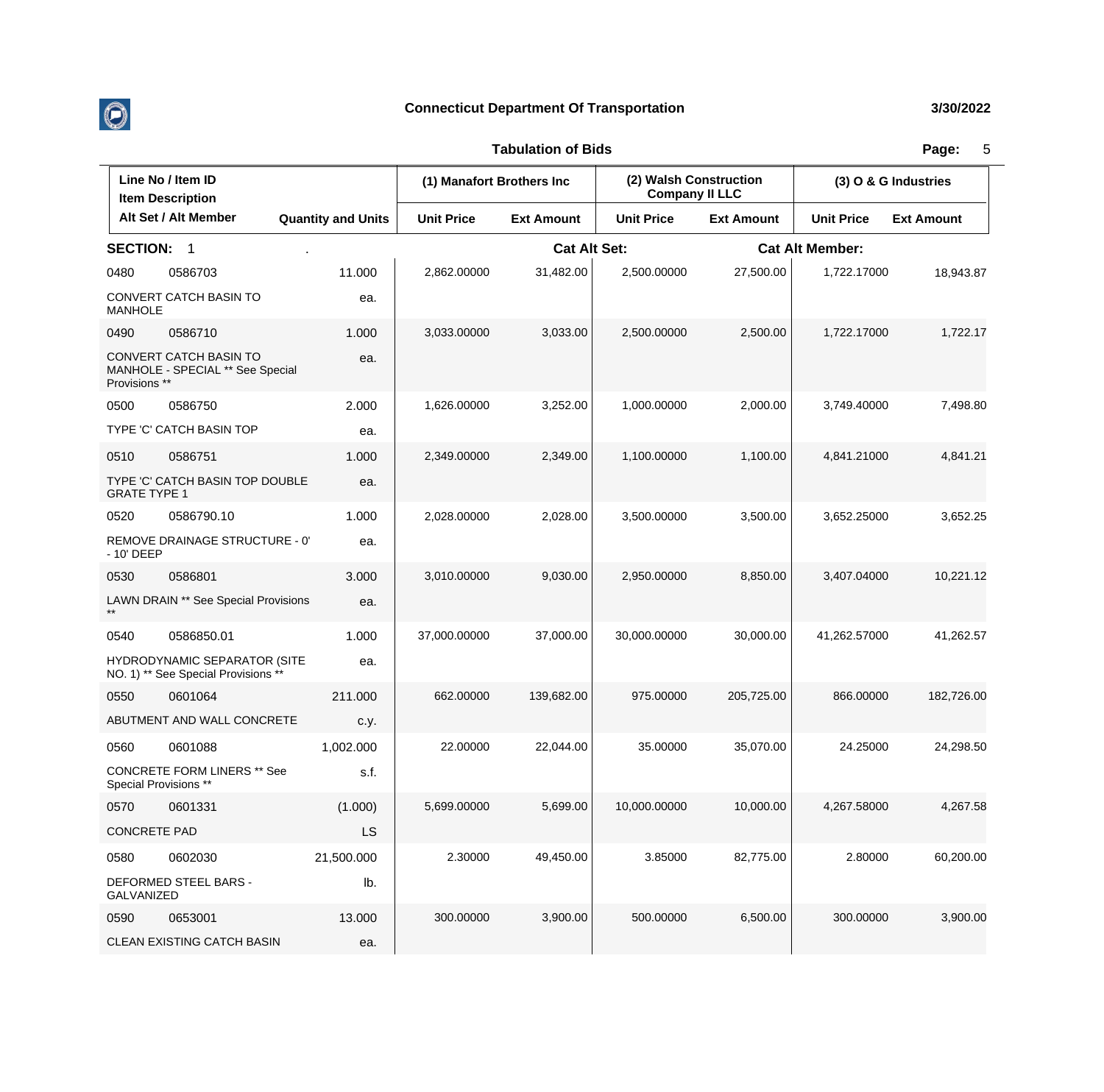

**Tabulation of Bids Page:** 6

|                   | Line No / Item ID<br><b>Item Description</b>                               |                           | (1) Manafort Brothers Inc. |                     | (2) Walsh Construction<br><b>Company II LLC</b> |                   | (3) O & G Industries   |                   |  |
|-------------------|----------------------------------------------------------------------------|---------------------------|----------------------------|---------------------|-------------------------------------------------|-------------------|------------------------|-------------------|--|
|                   | Alt Set / Alt Member                                                       | <b>Quantity and Units</b> | <b>Unit Price</b>          | <b>Ext Amount</b>   | <b>Unit Price</b>                               | <b>Ext Amount</b> | <b>Unit Price</b>      | <b>Ext Amount</b> |  |
| <b>SECTION: 1</b> |                                                                            |                           |                            | <b>Cat Alt Set:</b> |                                                 |                   | <b>Cat Alt Member:</b> |                   |  |
| 0600              | 0653010                                                                    | 1.000                     | 300.00000                  | 300.00              | 1,250.00000                                     | 1,250.00          | 515.00000              | 515.00            |  |
|                   | <b>CLEAN EXISTING MANHOLE</b>                                              | ea.                       |                            |                     |                                                 |                   |                        |                   |  |
| 0610              | 0653100                                                                    | 1,610.000                 | 11.50000                   | 18,515.00           | 25.00000                                        | 40,250.00         | 10.00000               | 16,100.00         |  |
| 42" DIAMETER      | CLEAN EXISTING CULVERT - 12" TO                                            | 1.f.                      |                            |                     |                                                 |                   |                        |                   |  |
| 0620              | 0686000.12                                                                 | 930.000                   | 57.50000                   | 53,475.00           | 95.00000                                        | 88,350.00         | 74.13000               | 68,940.90         |  |
|                   | 12" R.C. PIPE - 0' - 10' DEEP                                              | 1.f.                      |                            |                     |                                                 |                   |                        |                   |  |
| 0630              | 0686000.15                                                                 | 285.000                   | 216.00000                  | 61,560.00           | 195.00000                                       | 55,575.00         | 80.61000               | 22,973.85         |  |
|                   | 15" R.C. PIPE - 0' - 10' DEEP                                              | I.f.                      |                            |                     |                                                 |                   |                        |                   |  |
| 0640              | 0686000.18                                                                 | 310.000                   | 70.00000                   | 21,700.00           | 110.00000                                       | 34,100.00         | 86.68000               | 26,870.80         |  |
|                   | 18" R.C. PIPE - 0' - 10' DEEP                                              | I.f.                      |                            |                     |                                                 |                   |                        |                   |  |
| 0650              | 0686000.24                                                                 | 275.000                   | 172.00000                  | 47,300.00           | 165.00000                                       | 45,375.00         | 122.36000              | 33,649.00         |  |
|                   | 24" R.C. PIPE - 0' - 10' DEEP                                              | I.f.                      |                            |                     |                                                 |                   |                        |                   |  |
| 0660              | 0686000.30                                                                 | 326.000                   | 120.00000                  | 39,120.00           | 185.00000                                       | 60,310.00         | 158.11000              | 51,543.86         |  |
|                   | 30" R.C. PIPE - 0' - 10' DEEP                                              | 1.f.                      |                            |                     |                                                 |                   |                        |                   |  |
| 0670              | 0686000.36                                                                 | 75.000                    | 375.00000                  | 28,125.00           | 325.00000                                       | 24,375.00         | 226.73000              | 17,004.75         |  |
|                   | 36" R.C. PIPE - 0' - 10' DEEP                                              | I.f.                      |                            |                     |                                                 |                   |                        |                   |  |
| 0680              | 0686001.36                                                                 | 25.000                    | 410.00000                  | 10,250.00           | 450.00000                                       | 11,250.00         | 325.42000              | 8,135.50          |  |
|                   | 36" R.C. PIPE - 0' - 20' DEEP                                              | I.f.                      |                            |                     |                                                 |                   |                        |                   |  |
| 0690              | 0686054.10                                                                 | 280.000                   | 173.00000                  | 48,440.00           | 250.00000                                       | 70,000.00         | 216.16000              | 60,524.80         |  |
| 10' DEEP          | 22" X 36" R.C. PIPE ELLIPTICAL - 0' -                                      | I.f.                      |                            |                     |                                                 |                   |                        |                   |  |
| 0700              | 0686200.03                                                                 | 300.000                   | 70.00000                   | 21,000.00           | 95.00000                                        | 28,500.00         | 54.44000               | 16,332.00         |  |
|                   | 3" POLYVINYL CHLORIDE PIPE - 0' -<br>10' DEEP ** See Special Provisions ** | 1.f.                      |                            |                     |                                                 |                   |                        |                   |  |
| 0710              | 0686200.06                                                                 | 110.000                   | 80.00000                   | 8,800.00            | 55.00000                                        | 6,050.00          | 53.86000               | 5,924.60          |  |
|                   | 6" POLYVINYL CHLORIDE PIPE - 0' -<br>10' DEEP ** See Special Provisions ** | I.f.                      |                            |                     |                                                 |                   |                        |                   |  |
| 0720              | 0686200.08                                                                 | 270.000                   | 106.00000                  | 28,620.00           | 70.00000                                        | 18,900.00         | 75.86000               | 20,482.20         |  |
|                   | 8" POLYVINYL CHLORIDE PIPE - 0' -<br>10' DEEP ** See Special Provisions ** | I.f.                      |                            |                     |                                                 |                   |                        |                   |  |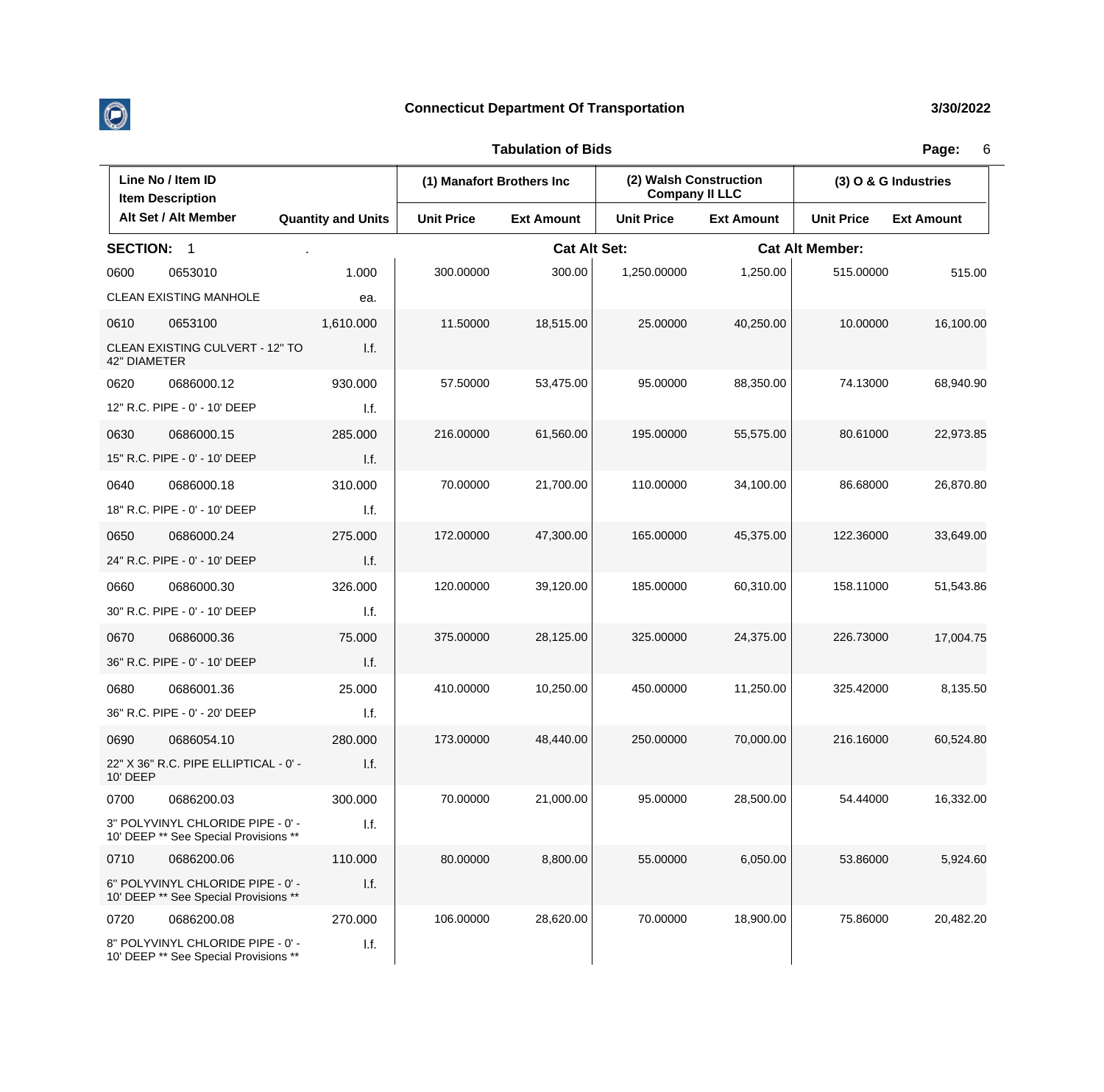

|                   | Line No / Item ID<br><b>Item Description</b>                                |                           | (1) Manafort Brothers Inc |                     | (2) Walsh Construction<br><b>Company II LLC</b> |                        | (3) O & G Industries |                   |
|-------------------|-----------------------------------------------------------------------------|---------------------------|---------------------------|---------------------|-------------------------------------------------|------------------------|----------------------|-------------------|
|                   | Alt Set / Alt Member                                                        | <b>Quantity and Units</b> | <b>Unit Price</b>         | <b>Ext Amount</b>   | <b>Unit Price</b>                               | <b>Ext Amount</b>      | <b>Unit Price</b>    | <b>Ext Amount</b> |
| <b>SECTION:</b>   | $\overline{1}$                                                              |                           |                           | <b>Cat Alt Set:</b> |                                                 | <b>Cat Alt Member:</b> |                      |                   |
| 0730              | 0686200.12                                                                  | 70.000                    | 82.25000                  | 5,757.50            | 100.00000                                       | 7,000.00               | 108.69000            | 7,608.30          |
|                   | 12" POLYVINYL CHLORIDE PIPE - 0' -<br>10' DEEP ** See Special Provisions ** | 1.f.                      |                           |                     |                                                 |                        |                      |                   |
| 0740              | 0686230.15                                                                  | 50.000                    | 71.50000                  | 3,575.00            | 200.00000                                       | 10,000.00              | 78.02000             | 3,901.00          |
|                   | 15" HIGH DENSITY POLYETHYLENE<br>PIPE - 0' - 10' DEEP                       | I.f.                      |                           |                     |                                                 |                        |                      |                   |
| 0760              | 0686950.10                                                                  | 330.000                   | 39.25000                  | 12,952.50           | 25.00000                                        | 8,250.00               | 34.96000             | 11,536.80         |
| <b>DEEP</b>       | REMOVE EXISTING PIPE - 0' - 10'                                             | 1.f.                      |                           |                     |                                                 |                        |                      |                   |
| 0770              | 0686950.20                                                                  | 65.000                    | 87.50000                  | 5,687.50            | 100.00000                                       | 6,500.00               | 60.94000             | 3,961.10          |
| <b>DEEP</b>       | REMOVE EXISTING PIPE - 0' - 20'                                             | I.f.                      |                           |                     |                                                 |                        |                      |                   |
| 0780              | 0706001                                                                     | 144.000                   | 6,180.00000               | 889,920.00          | 7,000.00000                                     | 1,008,000.00           | 6,343.83000          | 913,511.52        |
| <b>MICROPILES</b> |                                                                             | ea.                       |                           |                     |                                                 |                        |                      |                   |
| 0790              | 0706002                                                                     | 1.000                     | 20,425.00000              | 20,425.00           | 25,000.00000                                    | 25,000.00              | 21,899.90000         | 21,899.90         |
| <b>MICROPILES</b> | <b>VERIFICATION TEST FOR</b>                                                | ea.                       |                           |                     |                                                 |                        |                      |                   |
| 0800              | 0706003                                                                     | 9.000                     | 4,085.00000               | 36,765.00           | 9,500.00000                                     | 85,500.00              | 8,599.96000          | 77,399.64         |
|                   | PROOF TEST FOR MICROPILES                                                   | ea.                       |                           |                     |                                                 |                        |                      |                   |
| 0810              | 0706004                                                                     | 390.000                   | 97.25000                  | 37,927.50           | 110.00000                                       | 42,900.00              | 99.00000             | 38,610.00         |
|                   | MICROPILE LENGTH ADJUSTMENT                                                 | 1.f.                      |                           |                     |                                                 |                        |                      |                   |
| 0820              | 0708001                                                                     | 190.000                   | 23.00000                  | 4,370.00            | 20.00000                                        | 3,800.00               | 58.19000             | 11,056.10         |
|                   | <b>DAMPPROOFING</b>                                                         | s.y.                      |                           |                     |                                                 |                        |                      |                   |
| 0830              | 0716000                                                                     | 1,930.000                 | 1.00000                   | 1,930.00            | 0.01000                                         | 19.30                  | 81.10000             | 156,523.00        |
| <b>SYSTEM</b>     | TEMPORARY EARTH RETAINING                                                   | s.f.                      |                           |                     |                                                 |                        |                      |                   |
| 0840              | 0751710                                                                     | 530.000                   | 47.25000                  | 25,042.50           | 55.00000                                        | 29,150.00              | 39.42000             | 20,892.60         |
|                   | 4" UNDERDRAIN                                                               | 1.f.                      |                           |                     |                                                 |                        |                      |                   |
| 0850              | 0751821                                                                     | 276.000                   | 27.00000                  | 7,452.00            | 15.75000                                        | 4,347.00               | 46.21000             | 12,753.96         |
|                   | 6" STRUCTURE UNDERDRAIN                                                     | I.f.                      |                           |                     |                                                 |                        |                      |                   |
| 0860              | 0811001                                                                     | 2,355.000                 | 33.00000                  | 77,715.00           | 42.00000                                        | 98,910.00              | 56.35000             | 132,704.25        |
|                   | <b>CONCRETE CURBING</b>                                                     | I.f.                      |                           |                     |                                                 |                        |                      |                   |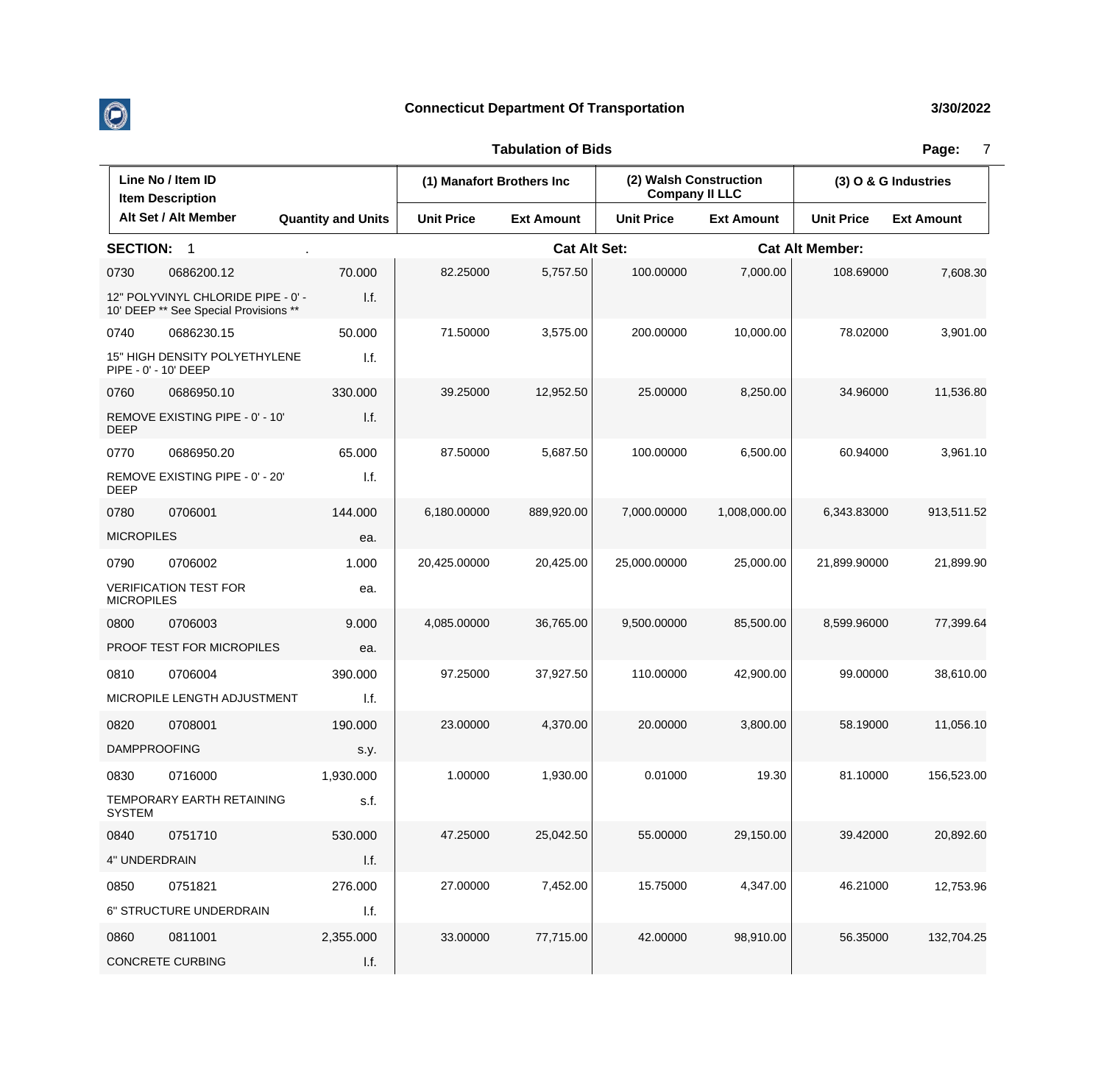

|                 | Line No / Item ID<br><b>Item Description</b> |                           | (1) Manafort Brothers Inc |                     | (2) Walsh Construction<br><b>Company II LLC</b> |                   | (3) O & G Industries   |                   |
|-----------------|----------------------------------------------|---------------------------|---------------------------|---------------------|-------------------------------------------------|-------------------|------------------------|-------------------|
|                 | Alt Set / Alt Member                         | <b>Quantity and Units</b> | <b>Unit Price</b>         | <b>Ext Amount</b>   | <b>Unit Price</b>                               | <b>Ext Amount</b> | <b>Unit Price</b>      | <b>Ext Amount</b> |
| <b>SECTION:</b> | $\overline{1}$                               |                           |                           | <b>Cat Alt Set:</b> |                                                 |                   | <b>Cat Alt Member:</b> |                   |
| 0870            | 0811101                                      | 225.000                   | 35.00000                  | 7,875.00            | 50.00000                                        | 11,250.00         | 63.52000               | 14,292.00         |
|                 | CONCRETE PARK CURBING                        | 1.f.                      |                           |                     |                                                 |                   |                        |                   |
| 0880            | 0813001                                      | 1,240.000                 | 40.00000                  | 49,600.00           | 41.75000                                        | 51,770.00         | 78.46000               | 97,290.40         |
|                 | 5" GRANITE STONE CURBING                     | I.f.                      |                           |                     |                                                 |                   |                        |                   |
| 0890            | 0813011                                      | 470.000                   | 65.50000                  | 30,785.00           | 50.00000                                        | 23,500.00         | 89.88000               | 42,243.60         |
| <b>CURBING</b>  | 5" GRANITE CURVED STONE                      | I.f.                      |                           |                     |                                                 |                   |                        |                   |
| 0900            | 0813041                                      | 2,540.000                 | 43.00000                  | 109,220.00          | 41.75000                                        | 106,045.00        | 77.86000               | 197,764.40        |
|                 | 6" X 18" GRANITE STONE CURBING               | I.f.                      |                           |                     |                                                 |                   |                        |                   |
| 0910            | 0813051                                      | 155.000                   | 76.00000                  | 11,780.00           | 60.00000                                        | 9,300.00          | 108.25000              | 16,778.75         |
| <b>CURBING</b>  | 6" X 18" GRANITE CURVED STONE                | I.f.                      |                           |                     |                                                 |                   |                        |                   |
| 0920            | 0815001                                      | 1,085.000                 | 6.25000                   | 6,781.25            | 14.00000                                        | 15,190.00         | 16.00000               | 17,360.00         |
| <b>CURBING</b>  | <b>BITUMINOUS CONCRETE LIP</b>               | I.f.                      |                           |                     |                                                 |                   |                        |                   |
| 0930            | 0901003                                      | 29.000                    | 1,400.00000               | 40,600.00           | 750.00000                                       | 21,750.00         | 1,811.61000            | 52,536.69         |
| Provisions **   | STEEL BOLLARD ** See Special                 | ea.                       |                           |                     |                                                 |                   |                        |                   |
| 0940            | 0906203                                      | 310.000                   | 30.00000                  | 9,300.00            | 30.00000                                        | 9,300.00          | 30.00000               | 9,300.00          |
| Provisions **   | SPLIT RAIL FENCE ** See Special              | I.f.                      |                           |                     |                                                 |                   |                        |                   |
| 0950            | 0909501                                      | 345.000                   | 40.00000                  | 13,800.00           | 45.00000                                        | 15,525.00         | 85.00000               | 29,325.00         |
| Provisions **   | TIMBER BEAM RAIL ** See Special              | I.f.                      |                           |                     |                                                 |                   |                        |                   |
| 0960            | 0910300                                      | 395.000                   | 35.00000                  | 13,825.00           | 40.00000                                        | 15,800.00         | 33.50000               | 13,232.50         |
|                 | METAL BEAM RAIL (R-B MASH)                   | I.f.                      |                           |                     |                                                 |                   |                        |                   |
| 0970            | 0911924                                      | 1.000                     | 1,800.00000               | 1,800.00            | 1,800.00000                                     | 1,800.00          | 1,950.00000            | 1,950.00          |
|                 | R-B END ANCHORAGE-TYPE II                    | ea.                       |                           |                     |                                                 |                   |                        |                   |
| 0980            | 0913041                                      | 400.000                   | 65.00000                  | 26,000.00           | 65.00000                                        | 26,000.00         | 73.29000               | 29,316.00         |
|                 | 8' CHAIN LINK FENCE                          | 1.f.                      |                           |                     |                                                 |                   |                        |                   |
| 0990            | 0913351                                      | 1.000                     | 2,200.00000               | 2,200.00            | 2,250.00000                                     | 2,250.00          | 1,000.00000            | 1,000.00          |
|                 | 4' CHAIN LINK GATE 8' HIGH                   | ea.                       |                           |                     |                                                 |                   |                        |                   |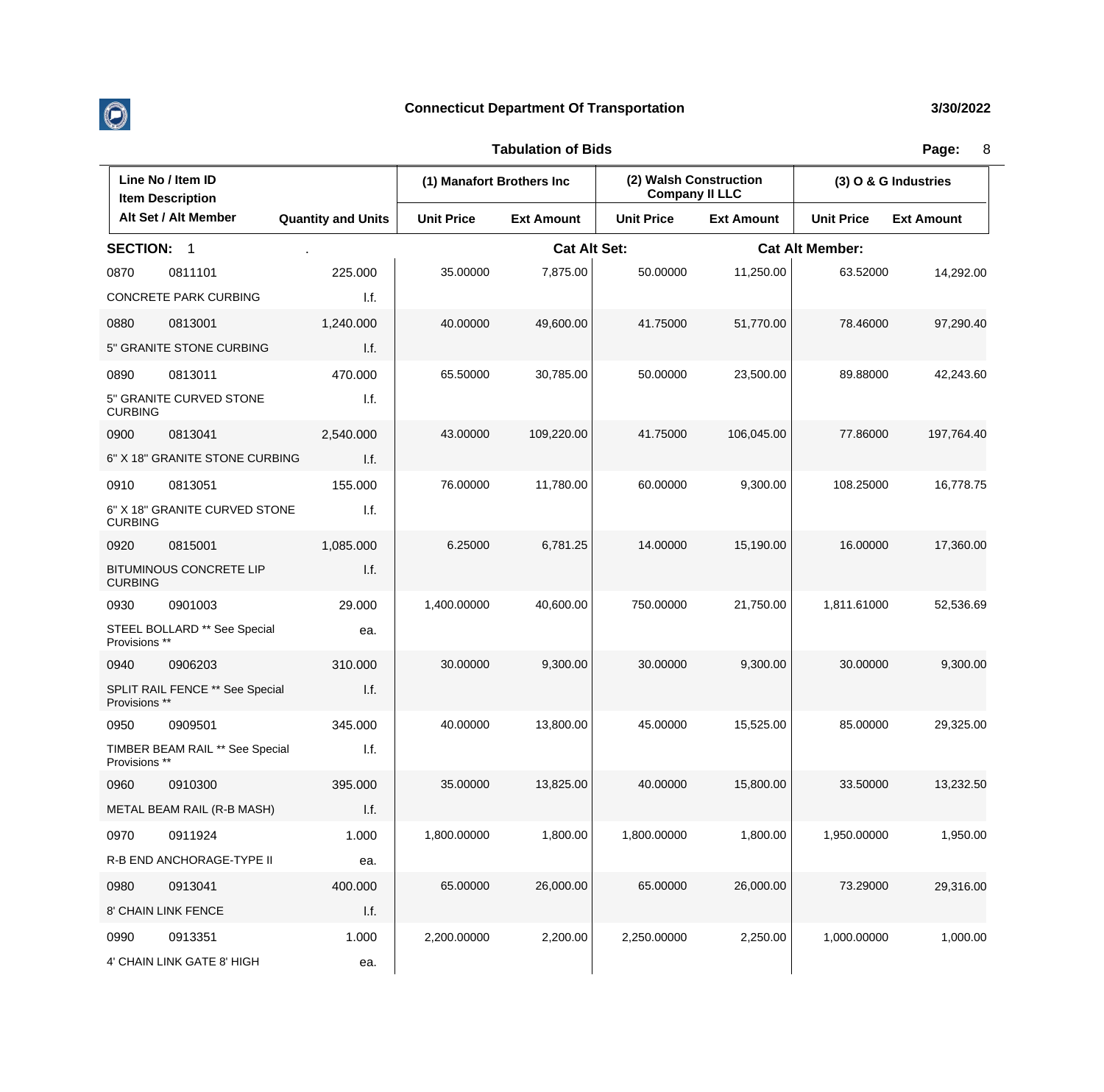

| Line No / Item ID<br><b>Item Description</b> |                                                                   | (1) Manafort Brothers Inc |                   | (2) Walsh Construction<br><b>Company II LLC</b> |                   | (3) O & G Industries |                        |                   |
|----------------------------------------------|-------------------------------------------------------------------|---------------------------|-------------------|-------------------------------------------------|-------------------|----------------------|------------------------|-------------------|
|                                              | Alt Set / Alt Member                                              | <b>Quantity and Units</b> | <b>Unit Price</b> | <b>Ext Amount</b>                               | <b>Unit Price</b> | <b>Ext Amount</b>    | <b>Unit Price</b>      | <b>Ext Amount</b> |
| <b>SECTION:</b>                              | $\overline{\mathbf{1}}$                                           |                           |                   | <b>Cat Alt Set:</b>                             |                   |                      | <b>Cat Alt Member:</b> |                   |
| 1000                                         | 0913984                                                           | 1,710.000                 | 53.25000          | 91,057.50                                       | 130.00000         | 222,300.00           | 13.20000               | 22,572.00         |
|                                              | TEMPORARY PROTECTIVE FENCE **<br>See Special Provisions **        | 1.f.                      |                   |                                                 |                   |                      |                        |                   |
| 1010                                         | 0914001                                                           | 80.000                    | 257.00000         | 20,560.00                                       | 125.00000         | 10,000.00            | 312.50000              | 25,000.00         |
| Provisions **                                | <b>METAL HANDRAIL ** See Special</b>                              | I.f.                      |                   |                                                 |                   |                      |                        |                   |
| 1020                                         | 0914019                                                           | 590.000                   | 168.00000         | 99,120.00                                       | 175,00000         | 103,250.00           | 145.00000              | 85,550.00         |
|                                              | ORNAMENTAL METAL FENCE (6'<br>HIGH) ** See Special Provisions **  | 1.f.                      |                   |                                                 |                   |                      |                        |                   |
| 1030                                         | 0917010                                                           | 1,000.000                 | 1.00000           | 1,000.00                                        | 1.00000           | 1,000.00             | 1.00000                | 1,000.00          |
|                                              | REPAIR GUIDERAIL (ESTIMATED<br>COST) ** See Special Provisions ** | est.                      |                   |                                                 |                   |                      |                        |                   |
| 1040                                         | 0921001                                                           | 18,600.000                | 13.75000          | 255,750.00                                      | 14.00000          | 260,400.00           | 14.79000               | 275,094.00        |
|                                              | <b>CONCRETE SIDEWALK</b>                                          | s.f.                      |                   |                                                 |                   |                      |                        |                   |
| 1050                                         | 0921005                                                           | 2,015.000                 | 21.15000          | 42,617.25                                       | 23.50000          | 47,352.50            | 15.15000               | 30,527.25         |
|                                              | CONCRETE SIDEWALK RAMP                                            | s.f.                      |                   |                                                 |                   |                      |                        |                   |
| 1060                                         | 0921039                                                           | 78.000                    | 394.00000         | 30,732.00                                       | 350.00000         | 27,300.00            | 256.70000              | 20,022.60         |
|                                              | DETECTABLE WARNING STRIP                                          | ea.                       |                   |                                                 |                   |                      |                        |                   |
| 1070                                         | 0922500                                                           | 720.000                   | 70.00000          | 50,400.00                                       | 100.00000         | 72,000.00            | 70.00000               | 50,400.00         |
| (COMMERCIAL)                                 | BITUMINOUS CONCRETE DRIVEWAY                                      | s.y.                      |                   |                                                 |                   |                      |                        |                   |
| 1080                                         | 0924002                                                           | 25.000                    | 650.00000         | 16,250.00                                       | 800.00000         | 20,000.00            | 637.76000              | 15,944.00         |
|                                              | CONCRETE DRIVEWAY RAMP                                            | c.y.                      |                   |                                                 |                   |                      |                        |                   |
| 1090                                         | 0924005                                                           | (1.000)                   | 41,000.00000      | 41,000.00                                       | 25,000.00000      | 25,000.00            | 73,483.42000           | 73,483.42         |
| Provisions **                                | HANDICAPPED RAMP ** See Special                                   | LS                        |                   |                                                 |                   |                      |                        |                   |
| 1100                                         | 0939001                                                           | 400.000                   | 231.00000         | 92,400.00                                       | 150.00000         | 60,000.00            | 156.47000              | 62,588.00         |
|                                              | SWEEPING FOR DUST CONTROL                                         | hr                        |                   |                                                 |                   |                      |                        |                   |
| 1110                                         | 0943001                                                           | 150.000                   | 43.00000          | 6,450.00                                        | 50.00000          | 7,500.00             | 76.87000               | 11,530.50         |
|                                              | WATER FOR DUST CONTROL                                            | m.ga                      |                   |                                                 |                   |                      |                        |                   |
| 1120                                         | 0944000                                                           | 6,220.000                 | 7.00000           | 43,540.00                                       | 9.75000           | 60,645.00            | 7.23000                | 44,970.60         |
|                                              | FURNISHING AND PLACING TOPSOIL                                    | s.y.                      |                   |                                                 |                   |                      |                        |                   |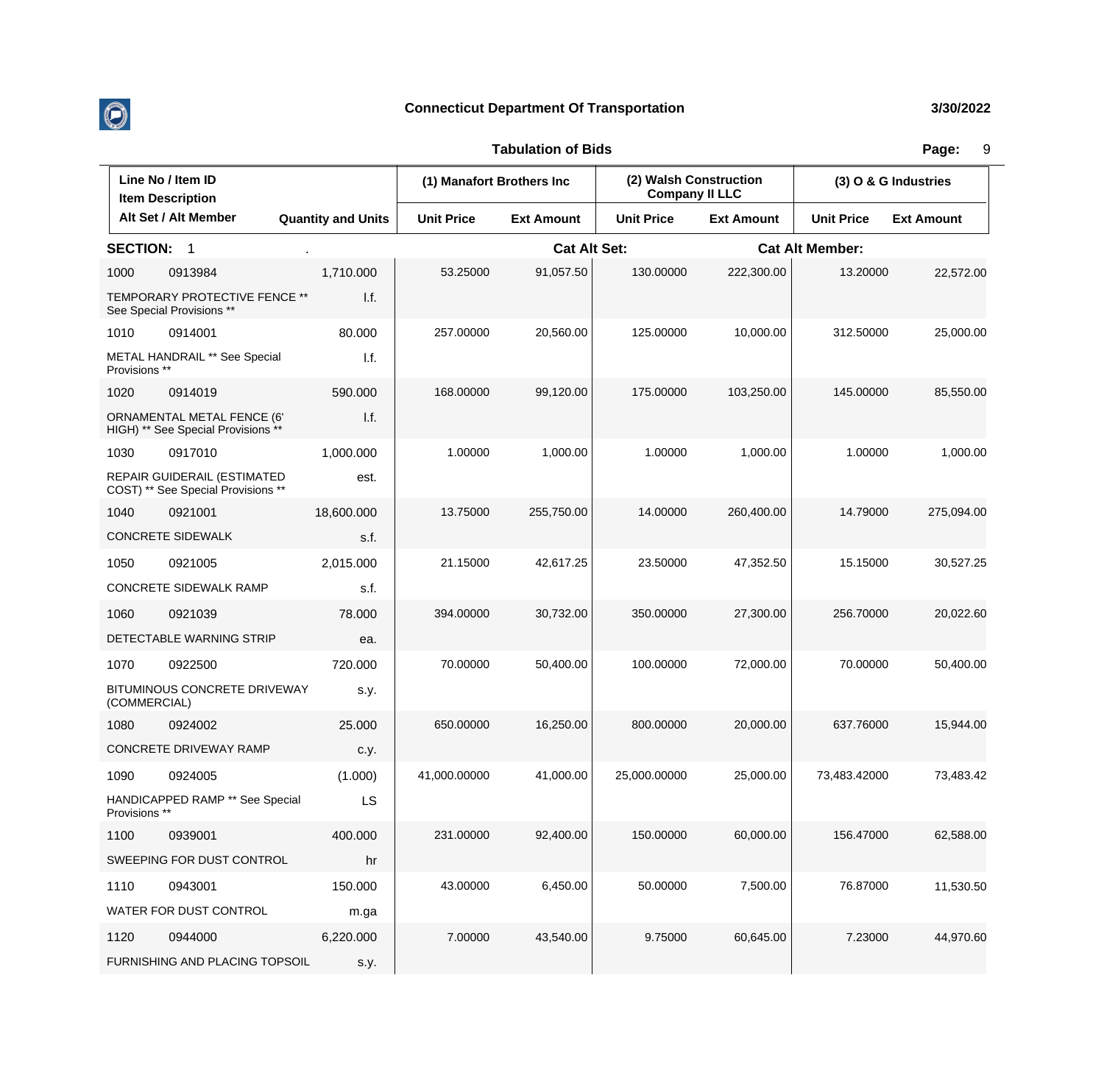

 $\overline{\phantom{a}}$ 

## **Connecticut Department Of Transportation 3/30/2022**

## **Tabulation of Bids Page:** 10

 $\overline{\mathbf{r}}$ 

| Line No / Item ID<br><b>Item Description</b> |                                                                                                                      | (1) Manafort Brothers Inc |                   | (2) Walsh Construction<br><b>Company II LLC</b> |                   | (3) O & G Industries   |                   |                   |
|----------------------------------------------|----------------------------------------------------------------------------------------------------------------------|---------------------------|-------------------|-------------------------------------------------|-------------------|------------------------|-------------------|-------------------|
|                                              | Alt Set / Alt Member                                                                                                 | <b>Quantity and Units</b> | <b>Unit Price</b> | <b>Ext Amount</b>                               | <b>Unit Price</b> | <b>Ext Amount</b>      | <b>Unit Price</b> | <b>Ext Amount</b> |
| <b>SECTION:</b>                              | $\overline{\mathbf{1}}$                                                                                              |                           |                   | <b>Cat Alt Set:</b>                             |                   | <b>Cat Alt Member:</b> |                   |                   |
| 1130                                         | 0949000                                                                                                              | 2,800.000                 | 9.00000           | 25,200.00                                       | 12.00000          | 33,600.00              | 9.00000           | 25,200.00         |
|                                              | WOOD CHIP MULCH                                                                                                      | s.y.                      |                   |                                                 |                   |                        |                   |                   |
| 1140                                         | 0949003                                                                                                              | (1.000)                   | 136,000.00000     | 136,000.00                                      | 150,000.00000     | 150,000.00             | 135,999.39000     | 135,999.39        |
|                                              | FURNISHING, PLANTING AND<br>MULCHING TREES, SHRUBS, VINES<br>AND GROUND COVER PLANTS ** See<br>Special Provisions ** | LS                        |                   |                                                 |                   |                        |                   |                   |
| 1150                                         | 0949493                                                                                                              | 14.000                    | 1,200.00000       | 16,800.00                                       | 950.00000         | 13,300.00              | 1,199.99000       | 16,799.86         |
| CAL. B.B.                                    | ULMUS AMERICANA "PRINCETON",<br>PRINCETON AMERICAN ELM 2.5" - 3"                                                     | ea.                       |                   |                                                 |                   |                        |                   |                   |
| 1160                                         | 0950005                                                                                                              | 1,530.000                 | 3.50000           | 5,355.00                                        | 1.50000           | 2,295.00               | 3.50000           | 5,355.00          |
|                                              | TURF ESTABLISHMENT                                                                                                   | s.y.                      |                   |                                                 |                   |                        |                   |                   |
| 1170                                         | 0950013                                                                                                              | 550.000                   | 6.00000           | 3,300.00                                        | 4.50000           | 2,475.00               | 6.00000           | 3,300.00          |
|                                              | <b>EROSION CONTROL MATTING</b>                                                                                       | s.y.                      |                   |                                                 |                   |                        |                   |                   |
| 1180                                         | 0950019                                                                                                              | 1,870.000                 | 3.50000           | 6,545.00                                        | 3.50000           | 6,545.00               | 3.50000           | 6,545.00          |
|                                              | TURF ESTABLISHMENT - LAWN ** See<br>Special Provisions **                                                            | s.y.                      |                   |                                                 |                   |                        |                   |                   |
| 1190                                         | 0950043                                                                                                              | 2,500.000                 | 0.50000           | 1,250.00                                        | 1.00000           | 2,500.00               | 0.50000           | 1,250.00          |
|                                              | WETLAND GRASS ESTABLISHMENT **<br>See Special Provisions **                                                          | s.f.                      |                   |                                                 |                   |                        |                   |                   |
| 1200                                         | 0969000                                                                                                              | (1.000)                   | 203,500.00000     | 203,500.00                                      | 120,000.00000     | 120,000.00             | 162,020.00000     | 162,020.00        |
|                                              | <b>PROJECT COORDINATOR ** See</b><br>Special Provisions **                                                           | LS                        |                   |                                                 |                   |                        |                   |                   |
| 1210                                         | 0969054                                                                                                              | (1.000)                   | 392,000.00000     | 392,000.00                                      | 300,000.00000     | 300,000.00             | 250,000.00000     | 250,000.00        |
| Provisions **                                | CONTRACTOR QUALITY CONTROL<br>PROGRAM LEVEL 1 ** See Special                                                         | LS.                       |                   |                                                 |                   |                        |                   |                   |
| 1220                                         | 0969062                                                                                                              | 27.000                    | 4,625.00000       | 124,875.00                                      | 5,500.00000       | 148,500.00             | 3,550.00000       | 95,850.00         |
|                                              | CONSTRUCTION FIELD OFFICE,<br>MEDIUM ** See Special Provisions **                                                    | mo.                       |                   |                                                 |                   |                        |                   |                   |
| 1230                                         | 0970006                                                                                                              | 300,000.000               | 1.00000           | 300,000.00                                      | 1.00000           | 300,000.00             | 1.00000           | 300,000.00        |
| COST)                                        | TRAFFICPERSON (MUNICIPAL<br>POLICE OFFICER) (ESTIMATED                                                               | est.                      |                   |                                                 |                   |                        |                   |                   |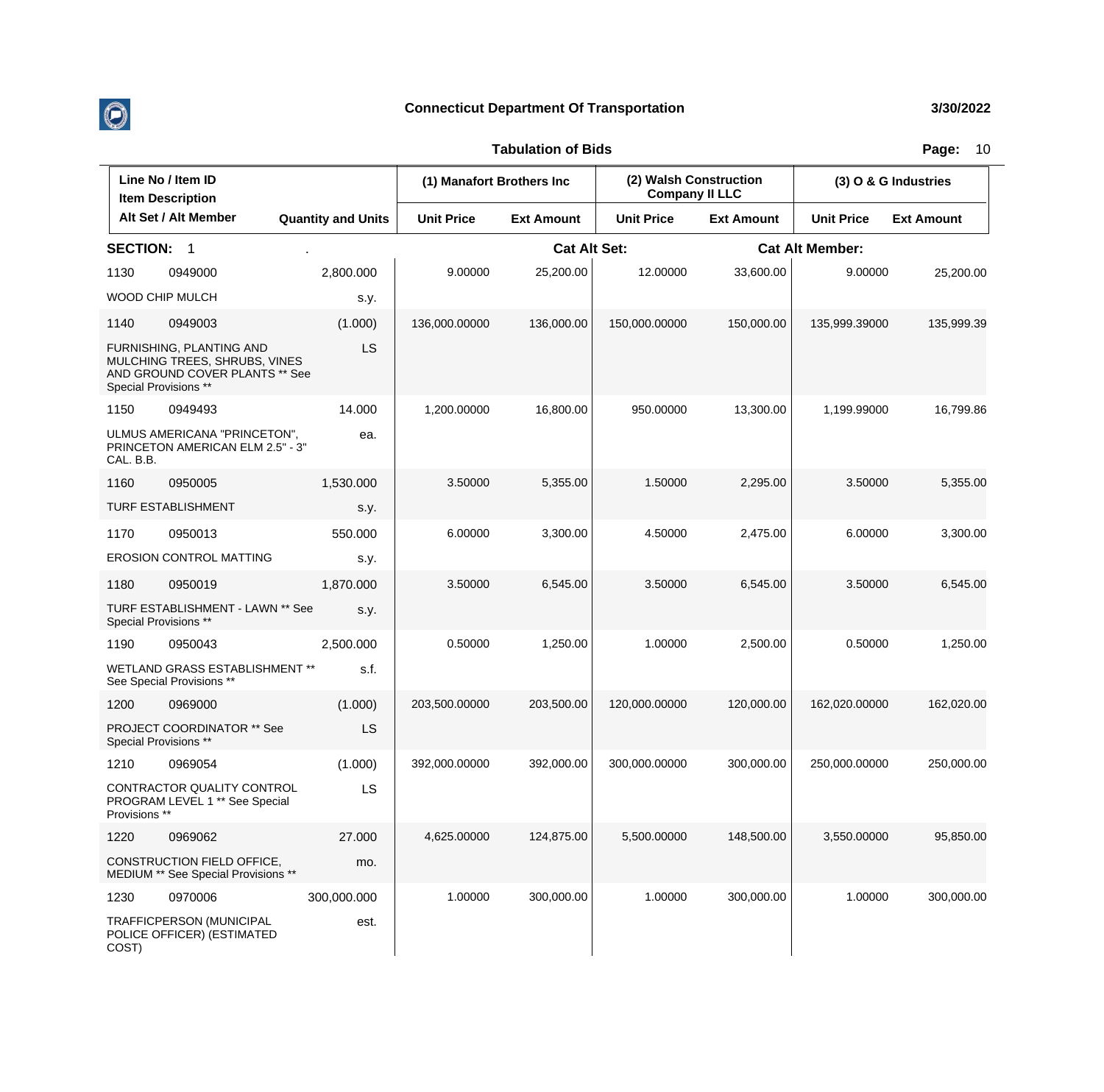

| Line No / Item ID<br><b>Item Description</b> |                                                                       |                           | (1) Manafort Brothers Inc |                     | (2) Walsh Construction<br><b>Company II LLC</b> |                   | (3) O & G Industries   |                   |
|----------------------------------------------|-----------------------------------------------------------------------|---------------------------|---------------------------|---------------------|-------------------------------------------------|-------------------|------------------------|-------------------|
|                                              | Alt Set / Alt Member                                                  | <b>Quantity and Units</b> | <b>Unit Price</b>         | <b>Ext Amount</b>   | <b>Unit Price</b>                               | <b>Ext Amount</b> | <b>Unit Price</b>      | <b>Ext Amount</b> |
| <b>SECTION:</b>                              | -1                                                                    |                           |                           | <b>Cat Alt Set:</b> |                                                 |                   | <b>Cat Alt Member:</b> |                   |
| 1240                                         | 0970007                                                               | 2,500.000                 | 1.00000                   | 2,500.00            | 50.00000                                        | 125,000.00        | 67.62000               | 169,050.00        |
| FLAGGER)                                     | <b>TRAFFICPERSON (UNIFORMED</b>                                       | hr                        |                           |                     |                                                 |                   |                        |                   |
| 1250                                         | 0971001                                                               | (1.000)                   | 72,000.00000              | 72,000.00           | 320,000.00000                                   | 320,000.00        | 559,897.19000          | 559,897.19        |
|                                              | MAINTENANCE AND PROTECTION OF<br>TRAFFIC ** See Special Provisions ** | LS                        |                           |                     |                                                 |                   |                        |                   |
| 1260                                         | 0975004                                                               | (1.000)                   | 820,000.00000             | 820,000.00          | 500,000.00000                                   | 500,000.00        | 219,497.68000          | 219,497.68        |
| <b>CLOSEOUT</b>                              | MOBILIZATION AND PROJECT                                              | LS                        |                           |                     |                                                 |                   |                        |                   |
| 1270                                         | 0977001                                                               | 317.000                   | 21.50000                  | 6,815.50            | 45.00000                                        | 14,265.00         | 18.98000               | 6,016.66          |
| <b>TRAFFIC CONE</b>                          |                                                                       | ea.                       |                           |                     |                                                 |                   |                        |                   |
| 1280                                         | 0978002                                                               | 247.000                   | 80.00000                  | 19,760.00           | 100.00000                                       | 24,700.00         | 88.40000               | 21,834.80         |
| <b>TRAFFIC DRUM</b>                          |                                                                       | ea.                       |                           |                     |                                                 |                   |                        |                   |
| 1290                                         | 0979003                                                               | 5.000                     | 123.00000                 | 615.00              | 115.00000                                       | 575.00            | 130.00000              | 650.00            |
|                                              | <b>CONSTRUCTION BARRICADE TYPE III</b>                                | ea.                       |                           |                     |                                                 |                   |                        |                   |
| 1300                                         | 0980020                                                               | (1.000)                   | 135,000.00000             | 135,000.00          | 225,000.00000                                   | 225,000.00        | 100,000.00000          | 100,000.00        |
|                                              | <b>CONSTRUCTION SURVEYING ** See</b><br>Special Provisions **         | LS                        |                           |                     |                                                 |                   |                        |                   |
| 1310                                         | 0981101                                                               | 14.000                    | 117.00000                 | 1,638.00            | 600.00000                                       | 8,400.00          | 440.86000              | 6,172.04          |
|                                              | OPPOSING TRAFFIC LANE DIVIDER **<br>See Special Provisions **         | ea.                       |                           |                     |                                                 |                   |                        |                   |
| 1320                                         | 1001001                                                               | 1,160.000                 | 41.00000                  | 47.560.00           | 40.00000                                        | 46,400.00         | 48.65000               | 56,434.00         |
|                                              | <b>TRENCHING AND BACKFILLING</b>                                      | I.f.                      |                           |                     |                                                 |                   |                        |                   |
| 1340                                         | 1002201                                                               | 2.000                     | 12,076.00000              | 24,152.00           | 25,000.00000                                    | 50,000.00         | 23,098.00000           | 46,196.00         |
|                                              | TRAFFIC CONTROL FOUNDATION-<br>SPAN POLE ** See Special Provisions ** | ea.                       |                           |                     |                                                 |                   |                        |                   |
| 1350                                         | 1002203                                                               | 6.000                     | 1,486.00000               | 8,916.00            | 1,000.00000                                     | 6,000.00          | 1,571.99000            | 9,431.94          |
| PEDESTAL-TYPE I                              | TRAFFIC CONTROL FOUNDATION-                                           | ea.                       |                           |                     |                                                 |                   |                        |                   |
| 1360                                         | 1002208                                                               | 2.000                     | 3,309.00000               | 6,618.00            | 2,000.00000                                     | 4,000.00          | 2,592.03000            | 5,184.06          |
|                                              | TRAFFIC CONTROL FOUNDATION -<br>CONTROLLER - TYPE IV                  | ea.                       |                           |                     |                                                 |                   |                        |                   |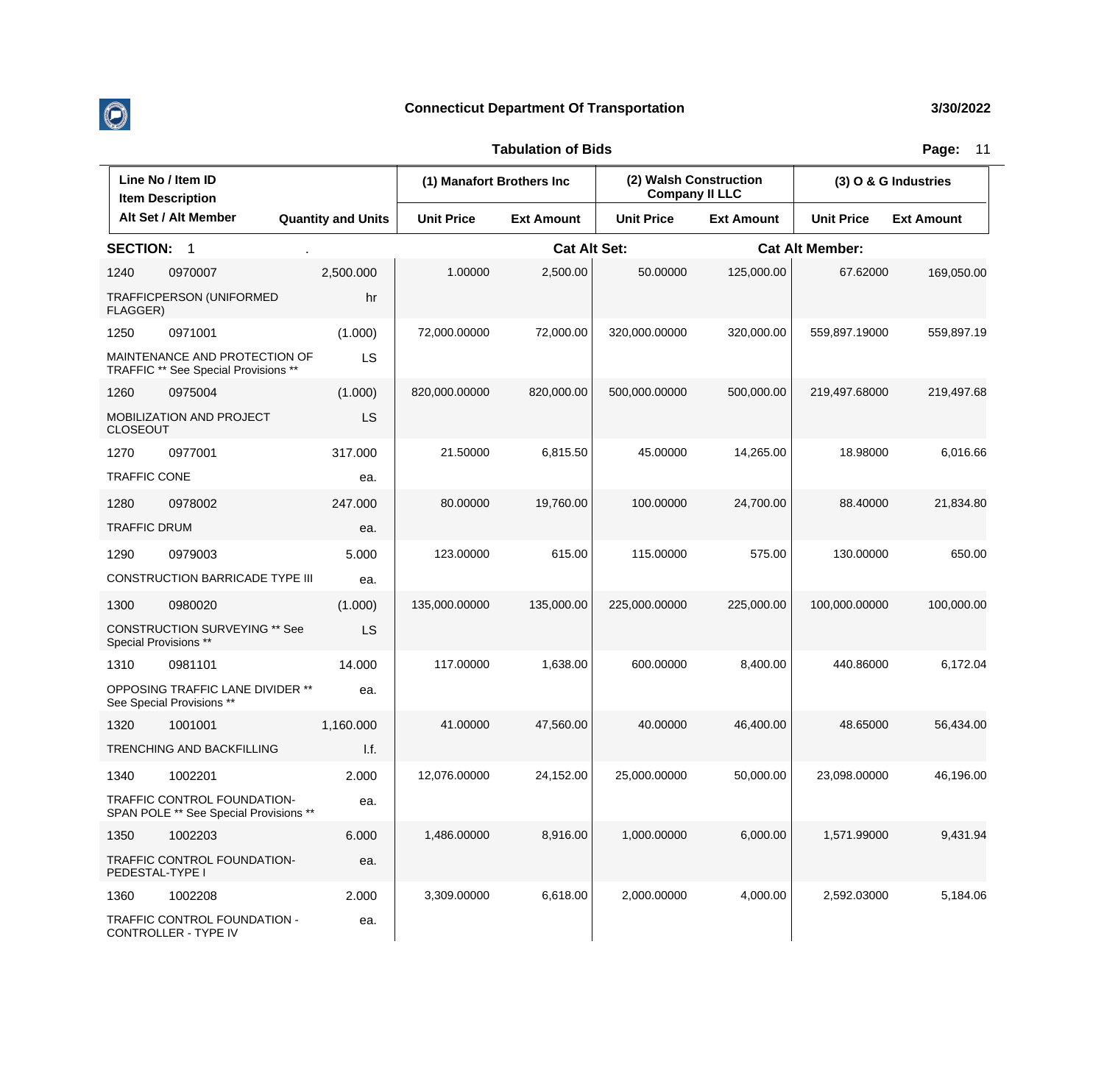

| Line No / Item ID<br><b>Item Description</b> |                                                                  |                           | (1) Manafort Brothers Inc |                     | (2) Walsh Construction<br><b>Company II LLC</b> |                   | (3) O & G Industries   |                   |
|----------------------------------------------|------------------------------------------------------------------|---------------------------|---------------------------|---------------------|-------------------------------------------------|-------------------|------------------------|-------------------|
|                                              | Alt Set / Alt Member                                             | <b>Quantity and Units</b> | <b>Unit Price</b>         | <b>Ext Amount</b>   | <b>Unit Price</b>                               | <b>Ext Amount</b> | <b>Unit Price</b>      | <b>Ext Amount</b> |
| <b>SECTION:</b>                              | -1                                                               |                           |                           | <b>Cat Alt Set:</b> |                                                 |                   | <b>Cat Alt Member:</b> |                   |
| 1390                                         | 1003909                                                          | 4.000                     | 5,690.00000               | 22,760.00           | 7,000.00000                                     | 28,000.00         | 8,096.25000            | 32,385.00         |
|                                              | REMOVE AND RELOCATE LIGHT<br>STANDARD AND CONCRETE BASE          | ea.                       |                           |                     |                                                 |                   |                        |                   |
| 1440                                         | 1008115                                                          | 275.000                   | 26.00000                  | 7,150.00            | 22.00000                                        | 6,050.00          | 24.00000               | 6,600.00          |
|                                              | 2" RIGID METAL CONDUIT IN TRENCH                                 | I.f.                      |                           |                     |                                                 |                   |                        |                   |
| 1450                                         | 1008117                                                          | 56.000                    | 246.00000                 | 13,776.00           | 50.00000                                        | 2,800.00          | 50.00000               | 2,800.00          |
|                                              | 3" RIGID METAL CONDUIT IN TRENCH                                 | I.f.                      |                           |                     |                                                 |                   |                        |                   |
| 1470                                         | 1008215                                                          | 965.000                   | 38.00000                  | 36,670.00           | 22.00000                                        | 21,230.00         | 26.00000               | 25,090.00         |
| <b>ROADWAY</b>                               | 2" RIGID METAL CONDUIT UNDER                                     | I.f.                      |                           |                     |                                                 |                   |                        |                   |
| 1480                                         | 1008217                                                          | 124.000                   | 42.00000                  | 5,208.00            | 55.00000                                        | 6,820.00          | 52.00000               | 6,448.00          |
| <b>ROADWAY</b>                               | 3" RIGID METAL CONDUIT UNDER                                     | I.f.                      |                           |                     |                                                 |                   |                        |                   |
| 1490                                         | 1008908                                                          | 560.000                   | 8.00000                   | 4,480.00            | 11.00000                                        | 6,160.00          | 11.00000               | 6,160.00          |
|                                              | <b>CLEAN EXISTING CONDUIT ** See</b><br>Special Provisions **    | I.f.                      |                           |                     |                                                 |                   |                        |                   |
| 1500                                         | 1010001                                                          | 7.000                     | 2,293.00000               | 16,051.00           | 1,650.00000                                     | 11,550.00         | 1,329.36000            | 9,305.52          |
|                                              | <b>CONCRETE HANDHOLE</b>                                         | ea.                       |                           |                     |                                                 |                   |                        |                   |
| 1510                                         | 1010021                                                          | 8.000                     | 2,015.00000               | 16,120.00           | 1,600.00000                                     | 12,800.00         | 1,295.36000            | 10,362.88         |
|                                              | CONCRETE HANDHOLE - TYPE II                                      | ea.                       |                           |                     |                                                 |                   |                        |                   |
| 1530                                         | 1010052                                                          | 10.000                    | 1,386.00000               | 13,860.00           | 625.00000                                       | 6,250.00          | 617.00000              | 6,170.00          |
|                                              | CAST IRON HANDHOLE COVER                                         | ea.                       |                           |                     |                                                 |                   |                        |                   |
| 1540                                         | 1010060                                                          | 5.000                     | 603.00000                 | 3,015.00            | 900.00000                                       | 4,500.00          | 689.00000              | 3,445.00          |
|                                              | CLEAN EXISTING CONCRETE<br>HANDHOLE ** See Special Provisions ** | ea.                       |                           |                     |                                                 |                   |                        |                   |
| 1550                                         | 1012010                                                          | 310.000                   | 3.00000                   | 930.00              | 3.00000                                         | 930.00            | 3.00000                | 930.00            |
|                                              | NO. 10 SINGLE CONDUCTOR                                          | 1.f.                      |                           |                     |                                                 |                   |                        |                   |
| 1580                                         | 1102002                                                          | 5.000                     | 1,440.00000               | 7,200.00            | 1,215.00000                                     | 6,075.00          | 1,243.00000            | 6,215.00          |
|                                              | 8' ALUMINUM PEDESTAL                                             | ea.                       |                           |                     |                                                 |                   |                        |                   |
| 1590                                         | 1103021                                                          | 1.000                     | 25,787.00000              | 25,787.00           | 20,000.00000                                    | 20,000.00         | 19,230.00000           | 19,230.00         |
| Provisions **                                | 28' STEEL SPAN POLE ** See Special                               | ea.                       |                           |                     |                                                 |                   |                        |                   |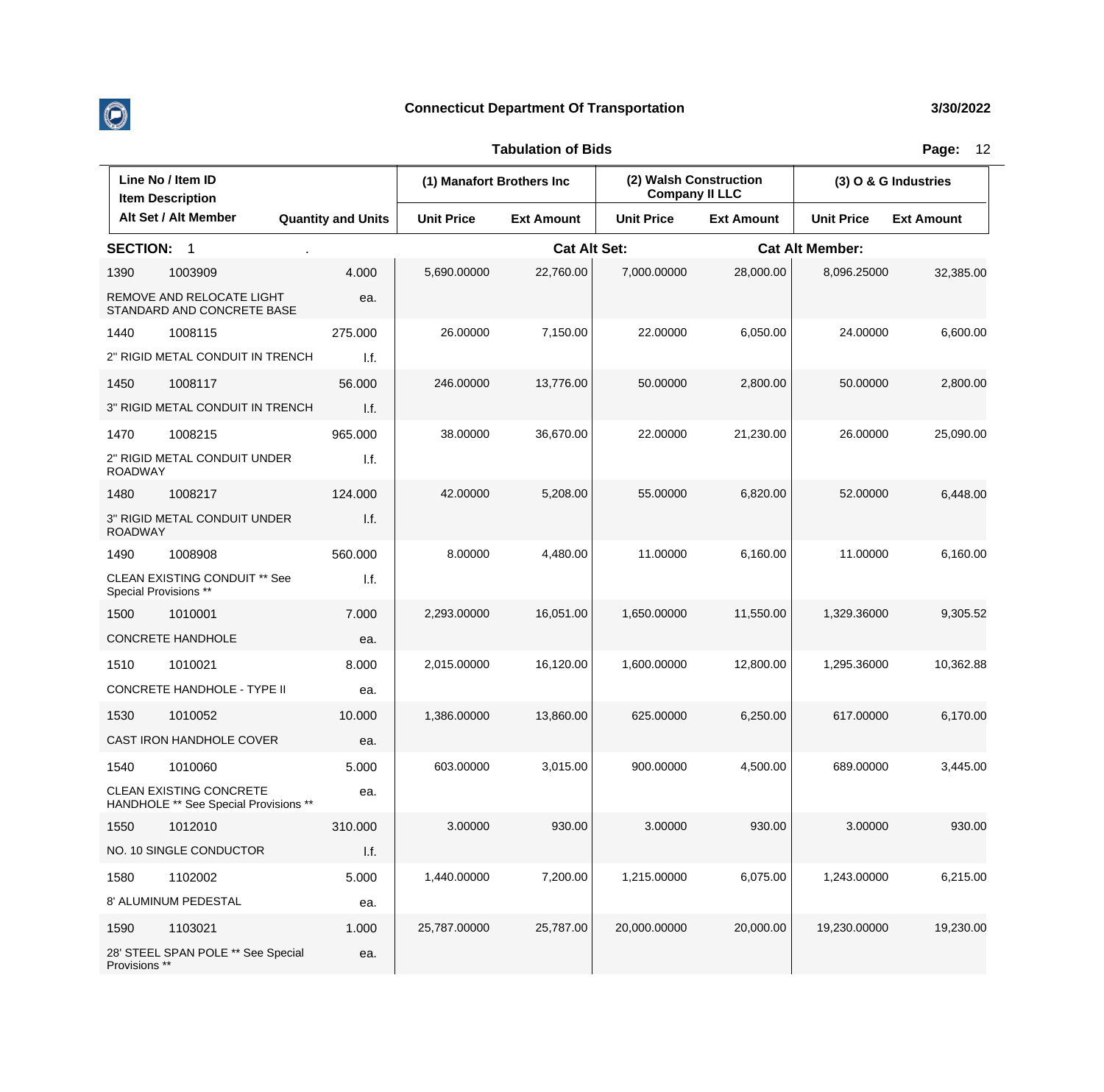

| Line No / Item ID<br><b>Item Description</b> |                                                                                      | (1) Manafort Brothers Inc |                   | (2) Walsh Construction<br><b>Company II LLC</b> |                   | (3) O & G Industries |                        |                   |
|----------------------------------------------|--------------------------------------------------------------------------------------|---------------------------|-------------------|-------------------------------------------------|-------------------|----------------------|------------------------|-------------------|
|                                              | Alt Set / Alt Member                                                                 | <b>Quantity and Units</b> | <b>Unit Price</b> | <b>Ext Amount</b>                               | <b>Unit Price</b> | <b>Ext Amount</b>    | <b>Unit Price</b>      | <b>Ext Amount</b> |
| <b>SECTION: 1</b>                            |                                                                                      |                           |                   | <b>Cat Alt Set:</b>                             |                   |                      | <b>Cat Alt Member:</b> |                   |
| 1600                                         | 1103025                                                                              | 1.000                     | 24,928.00000      | 24,928.00                                       | 18,750.00000      | 18,750.00            | 18,704.00000           | 18,704.00         |
| Provisions **                                | 26' STEEL SPAN POLE ** See Special                                                   | ea.                       |                   |                                                 |                   |                      |                        |                   |
| 1610                                         | 1105001                                                                              | 4.000                     | 1,363.00000       | 5,452.00                                        | 800.00000         | 3,200.00             | 798.00000              | 3,192.00          |
| Provisions **                                | 1 WAY, 1 SECTION SPAN WIRE<br>TRAFFIC SIGNAL ** See Special                          | ea.                       |                   |                                                 |                   |                      |                        |                   |
| 1620                                         | 1105003                                                                              | 10.000                    | 2,338.00000       | 23,380.00                                       | 1,500.00000       | 15,000.00            | 1,521.00000            | 15,210.00         |
| Provisions **                                | 1 WAY, 3 SECTION SPAN WIRE<br><b>TRAFFIC SIGNAL ** See Special</b>                   | ea.                       |                   |                                                 |                   |                      |                        |                   |
| 1630                                         | 1105007                                                                              | 1.000                     | 4,694.00000       | 4,694.00                                        | 2,800.00000       | 2,800.00             | 2,432.00000            | 2,432.00          |
| Provisions **                                | 2 WAY, 3 SECTION SPAN WIRE<br>TRAFFIC SIGNAL ** See Special                          | ea.                       |                   |                                                 |                   |                      |                        |                   |
| 1640                                         | 1106001                                                                              | 1.000                     | 1,794.00000       | 1,794.00                                        | 1,000.00000       | 1,000.00             | 933.00000              | 933.00            |
|                                              | 1 WAY PEDESTRIAN SIGNAL POLE<br>MOUNTED ** See Special Provisions **                 | ea.                       |                   |                                                 |                   |                      |                        |                   |
| 1650                                         | 1106003                                                                              | 9.000                     | 1,340.00000       | 12,060.00                                       | 1,050.00000       | 9,450.00             | 1,042.00000            | 9,378.00          |
| Provisions **                                | 1 WAY PEDESTRIAN SIGNAL<br>PEDESTAL MOUNTED ** See Special                           | ea.                       |                   |                                                 |                   |                      |                        |                   |
| 1660                                         | 1107011                                                                              | 10.000                    | 1,518.00000       | 15,180.00                                       | 1,150.00000       | 11,500.00            | 1,147.00000            | 11,470.00         |
|                                              | ACCESSIBLE PEDESTRIAN SIGNAL<br>AND DETECTOR(TYPE A) ** See<br>Special Provisions ** | ea.                       |                   |                                                 |                   |                      |                        |                   |
| 1670                                         | 1108115                                                                              | 2.000                     | 34,187.00000      | 68,374.00                                       | 25,000.00000      | 50,000,00            | 23.464.00000           | 46,928.00         |
|                                              | FULL ACTUATED CONTROLLER 8<br>PHASE ** See Special Provisions **                     | ea.                       |                   |                                                 |                   |                      |                        |                   |
| 1680                                         | 1111201                                                                              | (1.000)                   | 4,396.00000       | 4,396.00                                        | 50,000.00000      | 50,000.00            | 49,800.00000           | 49,800.00         |
|                                              | TEMPORARY DETECTION (SITE NO.<br>1) ** See Special Provisions **                     | LS                        |                   |                                                 |                   |                      |                        |                   |
| 1690                                         | 1111202                                                                              | (1.000)                   | 4,396.00000       | 4,396.00                                        | 50,000.00000      | 50,000.00            | 49,800.00000           | 49,800.00         |
|                                              | TEMPORARY DETECTION (SITE NO.<br>2) ** See Special Provisions **                     | LS                        |                   |                                                 |                   |                      |                        |                   |
| 1700                                         | 1111600                                                                              | 2.000                     | 6,167.00000       | 12,334.00                                       | 4,200.00000       | 8,400.00             | 4,188.00000            | 8,376.00          |
| Provisions **                                | <b>EXTENSION BRACKET ** See Special</b>                                              | ea.                       |                   |                                                 |                   |                      |                        |                   |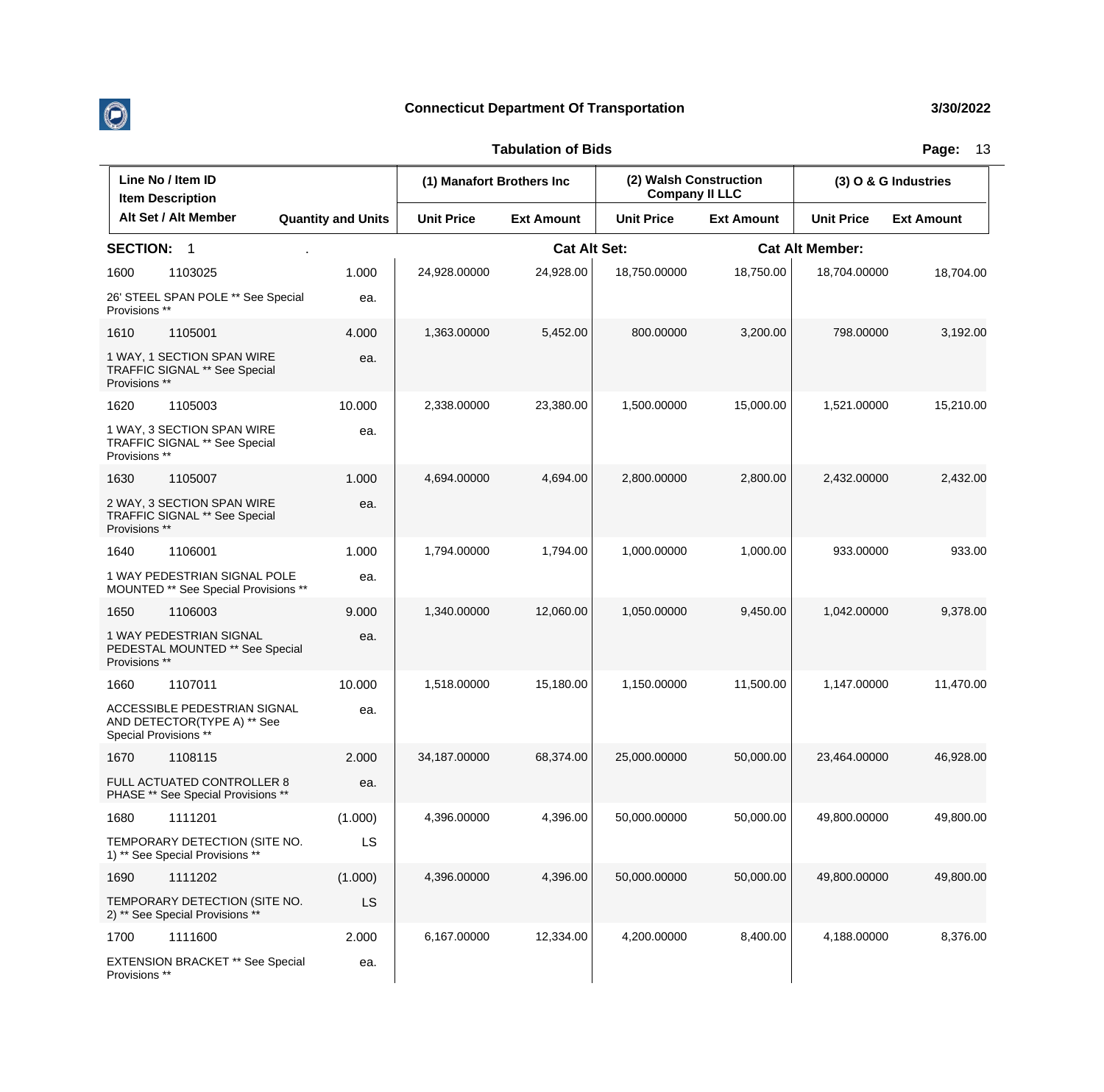

| Line No / Item ID<br><b>Item Description</b> |                                                                   |                           | (1) Manafort Brothers Inc |                     | (2) Walsh Construction<br><b>Company II LLC</b> |                   | (3) O & G Industries   |                   |
|----------------------------------------------|-------------------------------------------------------------------|---------------------------|---------------------------|---------------------|-------------------------------------------------|-------------------|------------------------|-------------------|
|                                              | Alt Set / Alt Member                                              | <b>Quantity and Units</b> | <b>Unit Price</b>         | <b>Ext Amount</b>   | <b>Unit Price</b>                               | <b>Ext Amount</b> | <b>Unit Price</b>      | <b>Ext Amount</b> |
| <b>SECTION:</b>                              | $\overline{1}$                                                    |                           |                           | <b>Cat Alt Set:</b> |                                                 |                   | <b>Cat Alt Member:</b> |                   |
| 1710                                         | 1112284                                                           | 2.000                     | 2,094.00000               | 4,188.00            | 1,425.00000                                     | 2,850.00          | 1,425.00000            | 2,850.00          |
|                                              | <b>VEHICLE DETECTION MONITOR **</b><br>See Special Provisions **  | ea.                       |                           |                     |                                                 |                   |                        |                   |
| 1720                                         | 1112285                                                           | 3.000                     | 12,114.00000              | 36,342.00           | 8.200.00000                                     | 24,600.00         | 8,050.00000            | 24,150.00         |
|                                              | THERMAL VIDEO DETECTOR<br>ASSEMBLY ** See Special Provisions **   | ea.                       |                           |                     |                                                 |                   |                        |                   |
| 1730                                         | 1112286                                                           | 1.000                     | 10,069.00000              | 10,069.00           | 7,000.00000                                     | 7,000.00          | 6,792.00000            | 6,792.00          |
|                                              | 360- DEGREE CAMERA ASSEMBLY **<br>See Special Provisions **       | ea.                       |                           |                     |                                                 |                   |                        |                   |
| 1740                                         | 1112287                                                           | 1.000                     | 31,731.00000              | 31,731.00           | 22,000.00000                                    | 22,000.00         | 22,658.00000           | 22,658.00         |
|                                              | 360-DEGREE VIDEO DETECTION<br>PROCESSOR ** See Special Provisions | ea.                       |                           |                     |                                                 |                   |                        |                   |
| 1750                                         | 1113004                                                           | 210.000                   | 5.00000                   | 1,050.00            | 6.00000                                         | 1,260.00          | 6.00000                | 1,260.00          |
| <b>STYLE THW</b>                             | 2 CONDUCTOR NO. 8 AWG TYPE SE                                     | 1.f.                      |                           |                     |                                                 |                   |                        |                   |
| 1760                                         | 1113050                                                           | 130,000                   | 12.00000                  | 1,560.00            | 3.00000                                         | 390.00            | 3.00000                | 390.00            |
|                                              | 2 CONDUCTOR NO. 14 CABLE                                          | 1.f.                      |                           |                     |                                                 |                   |                        |                   |
| 1770                                         | 1113102                                                           | 1,160.000                 | 5.00000                   | 5,800.00            | 3.00000                                         | 3,480.00          | 3.00000                | 3,480.00          |
|                                              | 5 CONDUCTOR NO. 14 CABLE                                          | 1.f.                      |                           |                     |                                                 |                   |                        |                   |
| 1780                                         | 1113103                                                           | 1,510.000                 | 4.00000                   | 6,040.00            | 4.00000                                         | 6,040.00          | 4.00000                | 6,040.00          |
|                                              | 7 CONDUCTOR NO. 14 CABLE                                          | I.f.                      |                           |                     |                                                 |                   |                        |                   |
| 1790                                         | 1113104                                                           | 60.000                    | 38.00000                  | 2,280.00            | 4.00000                                         | 240.00            | 4.00000                | 240.00            |
|                                              | 9 CONDUCTOR NO. 14 CABLE                                          | 1.f.                      |                           |                     |                                                 |                   |                        |                   |
| 1800                                         | 1113106                                                           | 1,030.000                 | 5.00000                   | 5,150.00            | 4.50000                                         | 4,635.00          | 4.00000                | 4,120.00          |
|                                              | 12 CONDUCTOR NO. 14 CABLE                                         | I.f.                      |                           |                     |                                                 |                   |                        |                   |
| 1810                                         | 1113109                                                           | 120.000                   | 12.00000                  | 1,440.00            | 6.00000                                         | 720.00            | 6.00000                | 720.00            |
|                                              | 21 CONDUCTOR NO. 14 CABLE                                         | I.f.                      |                           |                     |                                                 |                   |                        |                   |
| 1820                                         | 1113125                                                           | 180.000                   | 9.00000                   | 1,620.00            | 9.00000                                         | 1,620.00          | 9.00000                | 1,620.00          |
|                                              | 25 CONDUCTOR NO. 14 CABLE                                         | 1.f.                      |                           |                     |                                                 |                   |                        |                   |
| 1830                                         | 1113398                                                           | 2.000                     | 1,443.00000               | 2,886.00            | 1,750.00000                                     | 3,500.00          | 1,783.00000            | 3,566.00          |
|                                              | CABLE CLOSURE (TYPE A)                                            | ea.                       |                           |                     |                                                 |                   |                        |                   |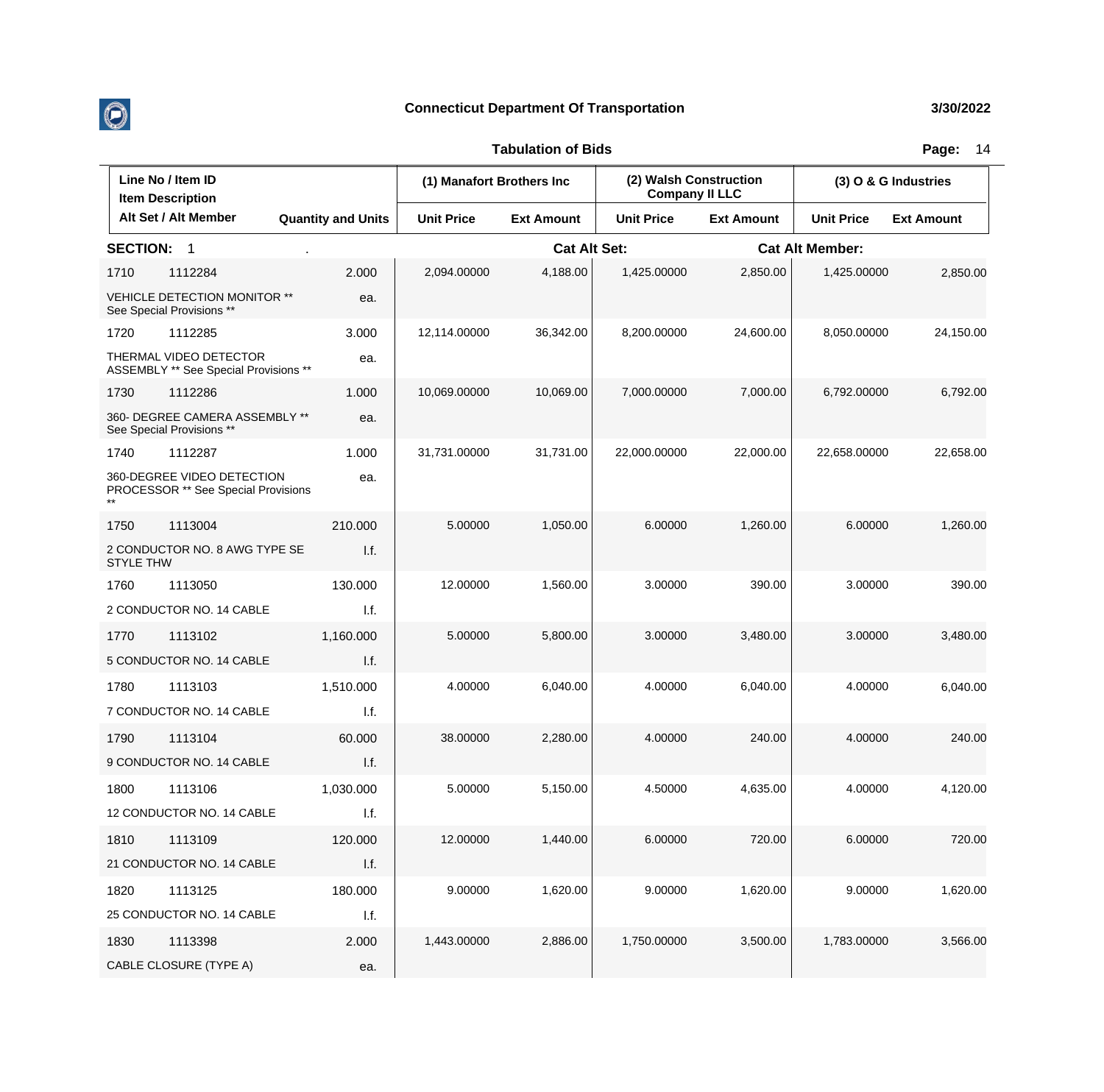

| Line No / Item ID<br><b>Item Description</b> |                                                                                                          | (1) Manafort Brothers Inc |                   | (2) Walsh Construction<br><b>Company II LLC</b> |                   | (3) O & G Industries |                        |                   |
|----------------------------------------------|----------------------------------------------------------------------------------------------------------|---------------------------|-------------------|-------------------------------------------------|-------------------|----------------------|------------------------|-------------------|
|                                              | Alt Set / Alt Member                                                                                     | <b>Quantity and Units</b> | <b>Unit Price</b> | <b>Ext Amount</b>                               | <b>Unit Price</b> | <b>Ext Amount</b>    | <b>Unit Price</b>      | <b>Ext Amount</b> |
| <b>SECTION:</b>                              | $\overline{1}$                                                                                           |                           |                   | <b>Cat Alt Set:</b>                             |                   |                      | <b>Cat Alt Member:</b> |                   |
| 1840                                         | 1113725                                                                                                  | 260.000                   | 8.00000           | 2.080.00                                        | 2.00000           | 520.00               | 2.00000                | 520.00            |
|                                              | 23 AWG 4 TWISTED PAIR CATEGORY<br>6 CABLE ** See Special Provisions **                                   | 1.f.                      |                   |                                                 |                   |                      |                        |                   |
| 1850                                         | 1114102                                                                                                  | 210.000                   | 8.00000           | 1,680.00                                        | 12.00000          | 2,520.00             | 12.00000               | 2,520.00          |
|                                              | SPAN WIRE ** See Special Provisions **                                                                   | 1.f.                      |                   |                                                 |                   |                      |                        |                   |
| 1860                                         | 1116110                                                                                                  | 3.000                     | 7,612.00000       | 22,836.00                                       | 9,500.00000       | 28,500.00            | 9,409.00000            | 28,227.00         |
| Provisions **                                | BLANK-OUT SIGN ** See Special                                                                            | ea.                       |                   |                                                 |                   |                      |                        |                   |
| 1870                                         | 1118012                                                                                                  | (1.000)                   | 14,260.00000      | 14,260.00                                       | 13,750.00000      | 13,750.00            | 13,612.00000           | 13,612.00         |
| Special Provisions **                        | REMOVAL AND/OR RELOCATION OF<br><b>TRAFFIC SIGNAL EQUIPMENT ** See</b>                                   | LS                        |                   |                                                 |                   |                      |                        |                   |
| 1880                                         | 1118051                                                                                                  | (1.000)                   | 6,594.00000       | 6,594.00                                        | 50,000.00000      | 50,000.00            | 47,445.00000           | 47,445.00         |
|                                              | <b>TEMPORARY SIGNALIZATION (SITE</b><br>NO. 1) ** See Special Provisions **                              | LS                        |                   |                                                 |                   |                      |                        |                   |
| 1890                                         | 1118052                                                                                                  | (1.000)                   | 6,594.00000       | 6,594.00                                        | 36,500.00000      | 36,500.00            | 36,400.00000           | 36,400.00         |
|                                              | TEMPORARY SIGNALIZATION (SITE<br>NO. 2) ** See Special Provisions **                                     | <b>LS</b>                 |                   |                                                 |                   |                      |                        |                   |
| 1900                                         | 1206023                                                                                                  | (1.000)                   | 10,000.00000      | 10,000.00                                       | 0.01000           | 0.01                 | 3,111.46000            | 3,111.46          |
| Provisions **                                | REMOVAL AND RELOCATION OF<br><b>EXISTING SIGNS ** See Special</b>                                        | LS                        |                   |                                                 |                   |                      |                        |                   |
| 1910                                         | 1208931                                                                                                  | 590.000                   | 85.00000          | 50,150.00                                       | 80.00000          | 47,200.00            | 77.36000               | 45,642.40         |
|                                              | SIGN FACE - SHEET ALUMINUM<br><b>(TYPE IX RETROREFLECTIVE)</b><br>SHEETING) ** See Special Provisions ** | s.f.                      |                   |                                                 |                   |                      |                        |                   |
| 1920                                         | 1209114                                                                                                  | 3,970.000                 | 0.37000           | 1,468.90                                        | 0.60000           | 2,382.00             | 0.59000                | 2,342.30          |
|                                              | HOT-APPLIED PAINTED PAVEMENT<br><b>MARKINGS 4" YELLOW</b>                                                | 1.f.                      |                   |                                                 |                   |                      |                        |                   |
| 1930                                         | 1209124                                                                                                  | 7,750.000                 | 0.37000           | 2,867.50                                        | 0.60000           | 4,650.00             | 0.59000                | 4,572.50          |
|                                              | HOT-APPLIED PAINTED PAVEMENT<br><b>MARKINGS 4" WHITE</b>                                                 | I.f.                      |                   |                                                 |                   |                      |                        |                   |
| 1940                                         | 1209128                                                                                                  | 1,090.000                 | 0.95000           | 1,035.50                                        | 0.80000           | 872.00               | 0.80000                | 872.00            |
|                                              | HOT-APPLIED PAINTED PAVEMENT<br><b>MARKINGS 8" WHITE</b>                                                 | 1.f.                      |                   |                                                 |                   |                      |                        |                   |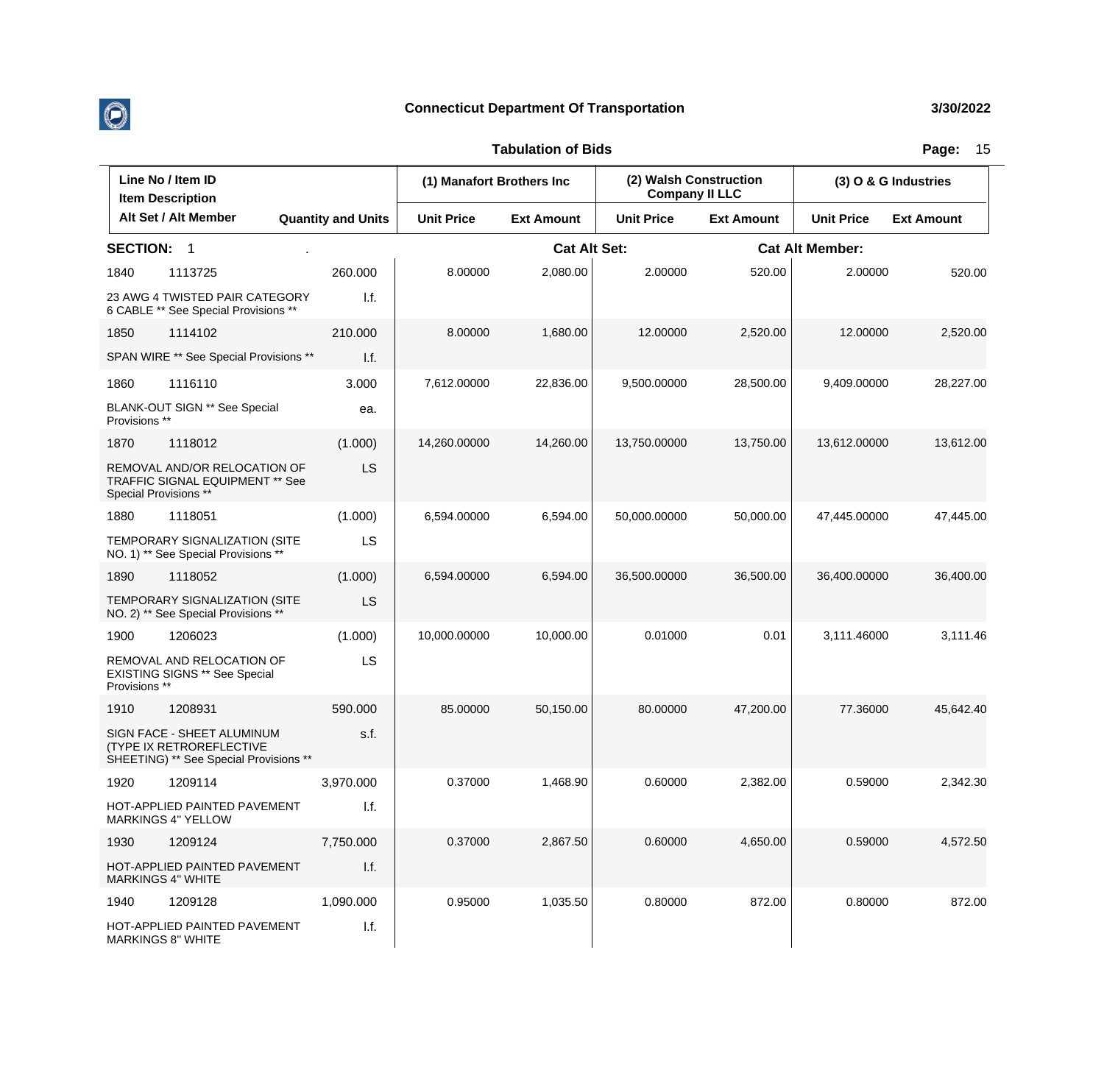

| Line No / Item ID<br><b>Item Description</b> |                                                                      | (1) Manafort Brothers Inc |                   | (2) Walsh Construction<br><b>Company II LLC</b> |                   | (3) O & G Industries   |                   |                   |
|----------------------------------------------|----------------------------------------------------------------------|---------------------------|-------------------|-------------------------------------------------|-------------------|------------------------|-------------------|-------------------|
|                                              | Alt Set / Alt Member                                                 | <b>Quantity and Units</b> | <b>Unit Price</b> | <b>Ext Amount</b>                               | <b>Unit Price</b> | <b>Ext Amount</b>      | <b>Unit Price</b> | <b>Ext Amount</b> |
| <b>SECTION:</b>                              | $\overline{1}$                                                       |                           |                   | <b>Cat Alt Set:</b>                             |                   | <b>Cat Alt Member:</b> |                   |                   |
| 1950                                         | 1209129                                                              | 115.000                   | 1.26000           | 144.90                                          | 1.85000           | 212.75                 | 1.85000           | 212.75            |
|                                              | HOT-APPLIED PAINTED PAVEMENT<br><b>MARKINGS 12" WHITE</b>            | 1.f.                      |                   |                                                 |                   |                        |                   |                   |
| 1960                                         | 1209131                                                              | 695.000                   | 3.79000           | 2,634.05                                        | 3.95000           | 2,745.25               | 3.95000           | 2,745.25          |
|                                              | HOT-APPLIED PAINTED LEGEND,<br>ARROWS AND MARKINGS                   | s.f.                      |                   |                                                 |                   |                        |                   |                   |
| 1970                                         | 1210101                                                              | 4,610.000                 | 0.65000           | 2,996.50                                        | 1.25000           | 5,762.50               | 1.25000           | 5,762.50          |
| <b>MARKINGS</b>                              | 4" WHITE EPOXY RESIN PAVEMENT                                        | 1.f.                      |                   |                                                 |                   |                        |                   |                   |
| 1980                                         | 1210102                                                              | 5,570.000                 | 0.65000           | 3,620.50                                        | 1.25000           | 6,962.50               | 1.25000           | 6,962.50          |
| <b>MARKINGS</b>                              | 4" YELLOW EPOXY RESIN PAVEMENT                                       | 1.f.                      |                   |                                                 |                   |                        |                   |                   |
| 1990                                         | 1210104                                                              | 1,120.000                 | 1.26000           | 1,411.20                                        | 1.45000           | 1,624.00               | 1.45000           | 1,624.00          |
| <b>MARKINGS</b>                              | 8" WHITE EPOXY RESIN PAVEMENT                                        | I.f.                      |                   |                                                 |                   |                        |                   |                   |
| 2000                                         | 1210105                                                              | 4,350.000                 | 6.31000           | 27,448.50                                       | 6.00000           | 26,100.00              | 5.95000           | 25,882.50         |
|                                              | EPOXY RESIN PAVEMENT MARKINGS,<br>SYMBOLS AND LEGENDS                | s.f.                      |                   |                                                 |                   |                        |                   |                   |
| 2010                                         | 1220027                                                              | 400.000                   | 12.00000          | 4,800.00                                        | 20.00000          | 8,000.00               | 28.63000          | 11,452.00         |
|                                              | <b>CONSTRUCTION SIGNS</b>                                            | s.f.                      |                   |                                                 |                   |                        |                   |                   |
| 2020                                         | 1302061                                                              | 17.000                    | 350.00000         | 5,950.00                                        | 425.00000         | 7,225.00               | 863.51000         | 14,679.67         |
|                                              | ADJUST GATE BOX (WATER) ** See<br>Special Provisions **              | ea.                       |                   |                                                 |                   |                        |                   |                   |
| 2030                                         | 1302062                                                              | 1.000                     | 375.00000         | 375.00                                          | 550.00000         | 550.00                 | 800.00000         | 800.00            |
|                                              | ADJUST GATE BOX (GAS) ** See<br>Special Provisions **                | ea.                       |                   |                                                 |                   |                        |                   |                   |
| 2040                                         | 1403501                                                              | 16.000                    | 2,000.00000       | 32,000.00                                       | 1,750.00000       | 28,000.00              | 4,146.69000       | 66,347.04         |
|                                              | RESET MANHOLE (SANITARY<br>SEWER) ** See Special Provisions **       | ea.                       |                   |                                                 |                   |                        |                   |                   |
| 2050                                         | 1700001                                                              | 20,000.000                | 1.00000           | 20,000.00                                       | 1.00000           | 20,000.00              | 1.00000           | 20,000.00         |
|                                              | SERVICE CONNECTIONS (ESTIMATED<br>COST) ** See Special Provisions ** | est.                      |                   |                                                 |                   |                        |                   |                   |
| 2120                                         | 0686700.18                                                           | 1.000                     | 1,720.00000       | 1,720.00                                        | 425.00000         | 425.00                 | 1,511.93000       | 1,511.93          |
|                                              | 18" REINFORCED CONCRETE<br><b>DRAINAGE PIPE END</b>                  | ea.                       |                   |                                                 |                   |                        |                   |                   |